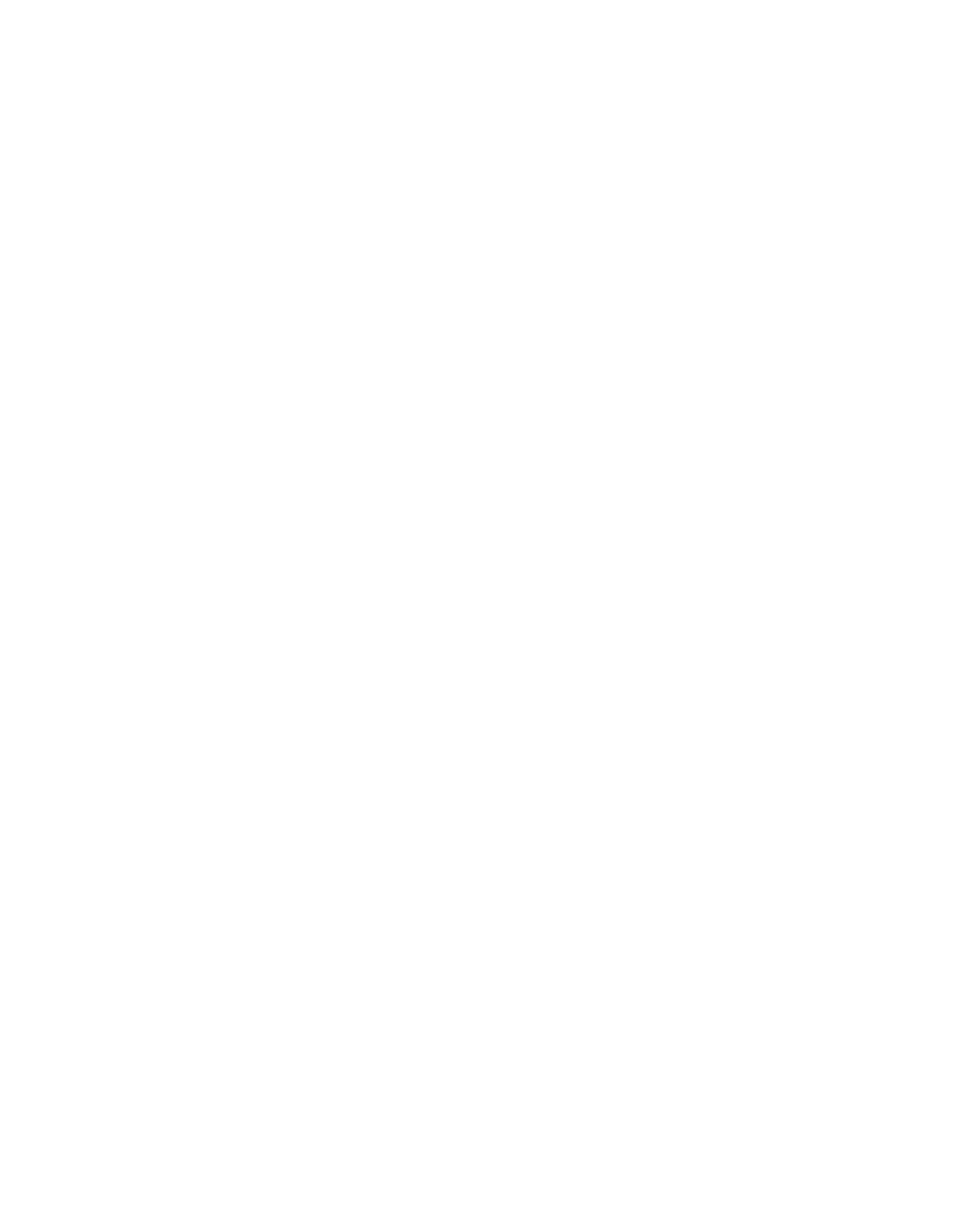# **Costs and Benefits of Dollarization**  Myriam Quispe-Agnoli[∗](#page-2-0)

# **1. Introduction**

 $\overline{a}$ 

In the last few years, the idea of dollarization has surged to the forefront of monetary policy alternatives for Latin American countries. Several countries have already officially adopted the US dollar as legal tender. Panama adopted the dollar as its official currency in 1904, Ecuador dollarized in September 2000 and El Salvador followed suit in January 2001. By eliminating their national currencies and replacing them with the US dollar, countries considering dollarization hope to achieve economic stability and growth. Is dollarization a quick remedy for economic stability in Latin America? The answer is yes and no. Dollarization may promote economic stability in the short term, but structural and institutional problems must also be addressed if a dollarizing country is to achieve long-term economic growth and development.

In addition to full dollarization, many Latin American countries have experienced a high degree of partial dollarization since the 1970s. Under partial, or unofficial, dollarization, individuals substitute domestic currency with foreign currency to make transactions and protect the purchasing power of their money income. However, the speed of the unofficial dollarization process will depend on the development of the financial system and the institutional regulations allowing domestic holding and circulation of foreign currency (Savastano 1996). A high degree of partial dollarization not only has an impact on the effectiveness and performance of economic policies, but also requires adjustments in prudential regulations.

<span id="page-2-0"></span><sup>∗</sup> This paper draws from two articles, "Dollarization: Will the Quick Fix Pay Off in the Long Run?" and "Argentina: the End of Convertibility" written with Stephen Kay, published previously in *EconSouth* in 2001 and 2002, respectively. I am thankful to Michael Chriszt for comments and Elena Casal for invaluable research assistance. The views presented in this paper are those of the author and not necessarily those of the Federal Reserve Bank of Atlanta nor the Federal Reserve System.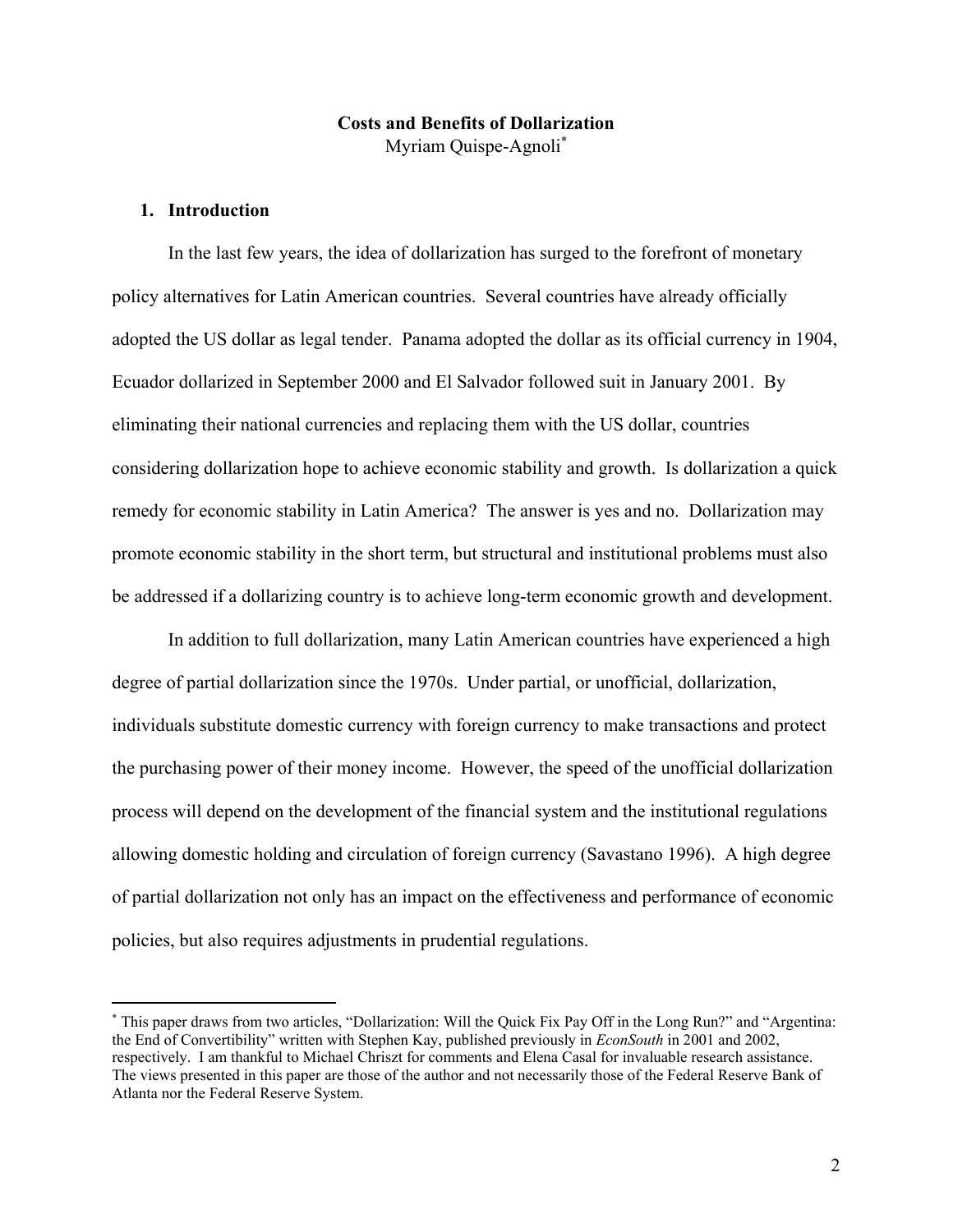Why partial dollarization rates are so high in developing countries is an interesting question. In the 1970s and 1980s, when macroeconomic instability and high inflation rates characterized several Latin American countries, individuals used foreign currency to keep their assets from the negative effects of inflation and uncertainty. However, in the 1990s, many Latin American economies have seen increasing or even accelerating rates of dollarization after the implementation of successful disinflationary programs. Graph 1 shows increasing dollarization ratios for several Latin American countries between 1990 and 2001. The degree of dollarization is measured by deposits in foreign currency as percentage of total liquidity, where total liquidity includes money supply and deposits in foreign currency.



**Graph 1**

*Note: The graph excludes Brazil, Chile, Colombia, Guatemala, Mexico and Venezuela. In these countries, the share of foreign currency deposits in money supply was below 10% in 2001.* 

This paper examines full and partial dollarization in Latin American countries. Section two presents the definition and measurements of dollarization. The third section discusses full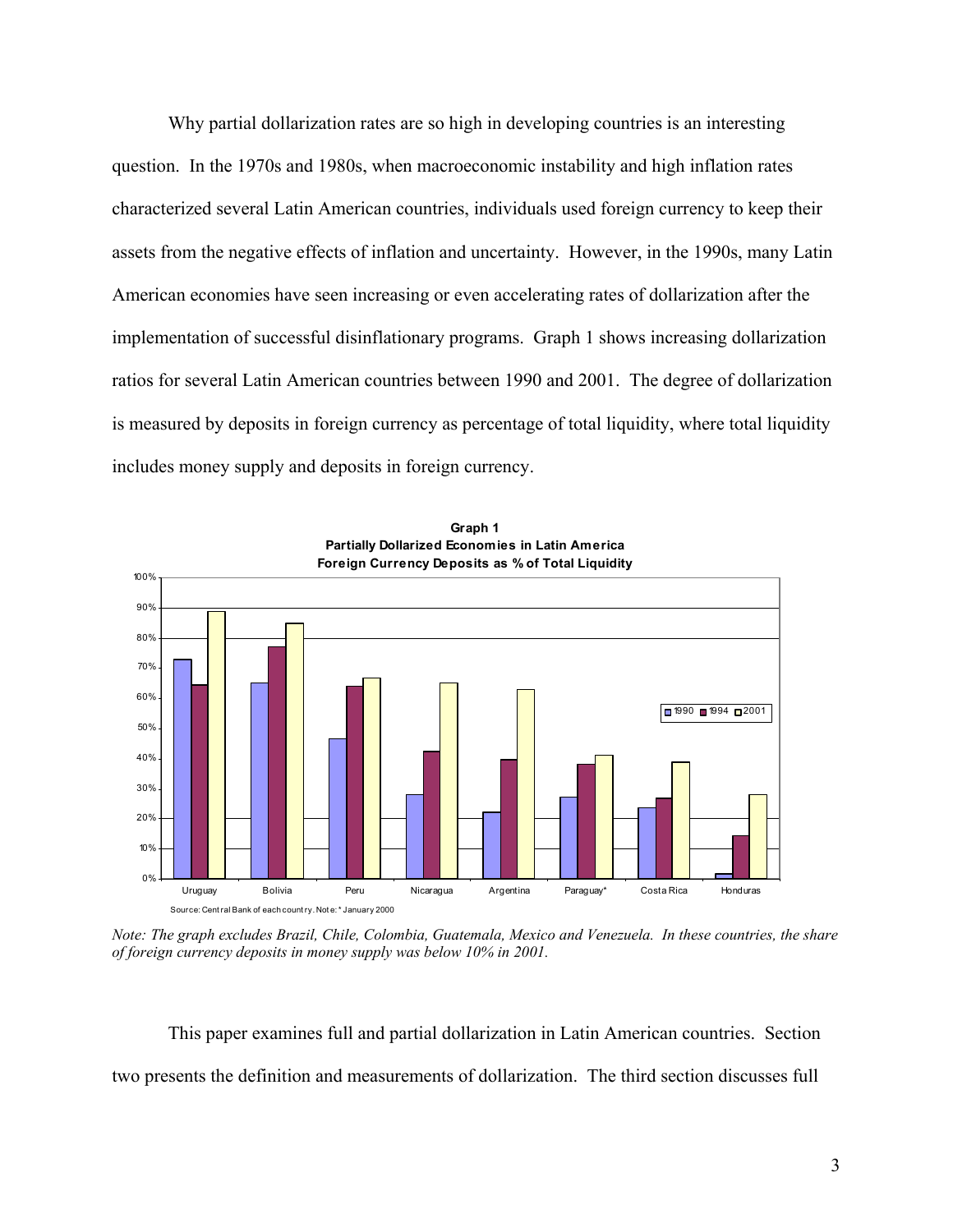dollarization, its costs and benefits, reviewing the experiences of Ecuador, Panama and El Salvador. The fourth section examines the challenges that a highly dollarized financial system poses to economic policy and discusses the implications of partial dollarization in policymaking, including the Convertibility Plan in Argentina. The final section offers concluding remarks.

#### **2. Definition and measurement of dollarization**

The interpretation of the term "dollarization" has evolved since the early 1970s. Early in the literature, "currency substitution" was the term used to describe the demand for foreign currency by local economic agents. Most of the literature on currency substitution presented the experiences of Latin American countries in the 1970s and 1980s. Given the preference of Latin Americans for US dollars, the term dollarization was coined to describe the demand for foreign currency. The terms currency substitution and dollarization were interchangeable during these years. In the 1990s, "dollarization" came to describe the legal adoption of the US dollar as domestic currency. Consequently, it is important to distinguish between two types of dollarization: official or full dollarization, and unofficial or partial dollarization.

In official or full dollarization, monetary authorities adopt the US dollar as legal tender for all transactions. The US dollar takes over all functions of domestic money: unit of account, medium of exchange and store of value. Unofficial or partial dollarization refers to the process by which individuals substitute domestic currency with foreign currency to make transactions and allocate their financial assets. In such cases, the monetary authorities do not necessarily promote or encourage dollarization. Partial dollarization typically responds to the need to protect the purchasing power of money income and assets in domestic currency from the perverse effects of high inflation rates.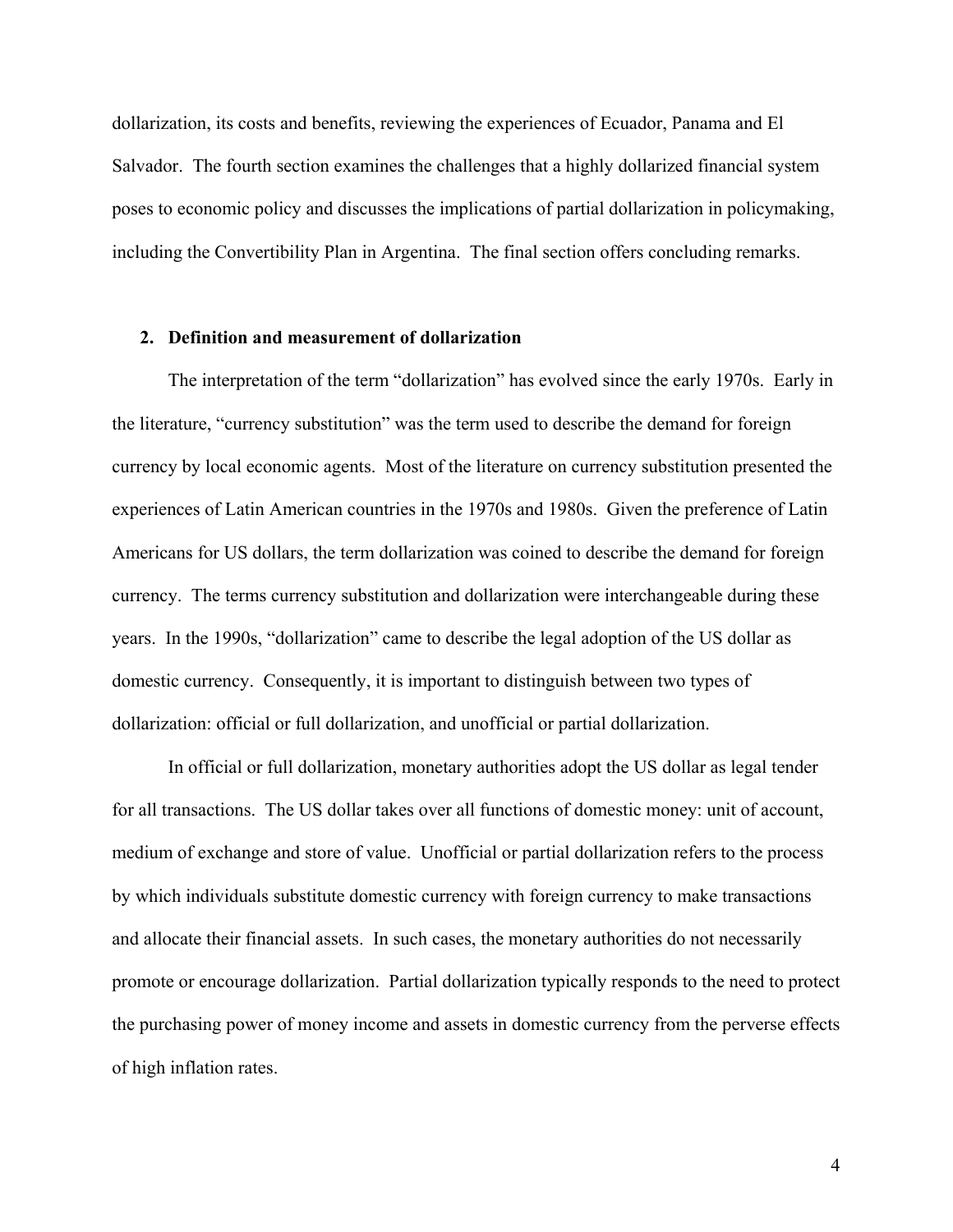Under unofficial or partial dollarization, it is useful to distinguish between currency substitution and asset substitution. This differentiation depends on the economic agent's motive for demanding foreign currency. Currency substitution refers to the use of foreign currency as medium of exchange and unit of account. In an inflationary situation, the cost of holding domestic currency becomes so expensive that residents will make transactions using foreign currency. After an initial learning period, transactions using US dollars are widely accepted. A reversal is not immediate even when the inflation rate declines.<sup>[1](#page-30-0)</sup>

Asset substitution describes the allocation of portfolios in assets denominated in foreign currency. The US dollar replaces the domestic currency as store of value. By using assets denominated in foreign currency, local residents try to avoid the negative impact of macroeconomic instability, inflation and depreciation of the currency. In these cases, risk and return are important variables in the demand for foreign currency.

Graph 2 shows the share of deposits in foreign currency in total deposits in several Latin American countries. It reveals that the share of deposits in foreign currency in total deposits in these countries has increased in the last 10 years. This increase has been continuous except in the case of Peru, which shows a small decline in 2001 relative to 1994.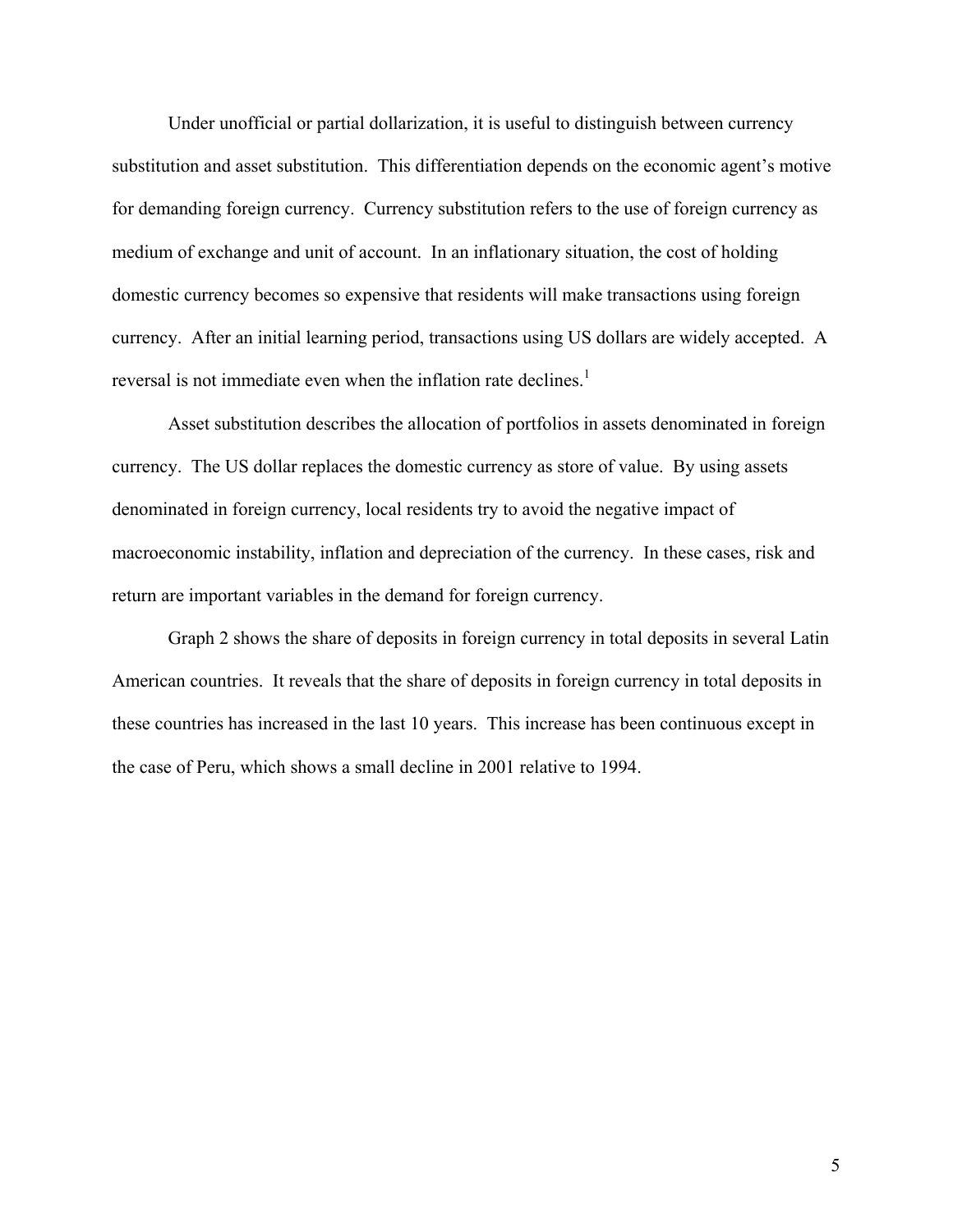**Foreign Currency Deposits as % in Total Deposits** 0% 10% 20% 30% 40% 50% 60% 70% 80% 90% 100% Uruguay Bolivia Peru Nicaragua Argentina Paraguay Costa Rica Honduras 1990 1994 □ 2001 Source: Central Bank of each country.

**Graph 2 Partially Dollarized Economies in Latin America**

Although full and partial dollarization are observable processes, the accurate measurement of the degree of dollarization depends on the limitations that monetary authorities impose on the circulation of foreign currency, its use in domestic transactions, alternative financial instruments in foreign currency and capital flows. In the absence of such restrictions, local residents can hold foreign currency in three ways: foreign currency in circulation, foreign currency deposits held in domestic financial institutions, and foreign currency deposits held abroad. Information about foreign currency in circulation from the home country does not exist or has serious limitations. [2](#page-30-1)

One of the most common indicators of dollarization is the share of foreign currency deposits in the money supply (inclusive of foreign currency deposits), as shown in Graph 1. Graph 2 illustrates another indicator of dollarization, the share of foreign currency deposits in total deposits. For a more precise measure of the degree of dollarization, the previous indicators should include foreign currency deposits held abroad by local residents. This "expanded" or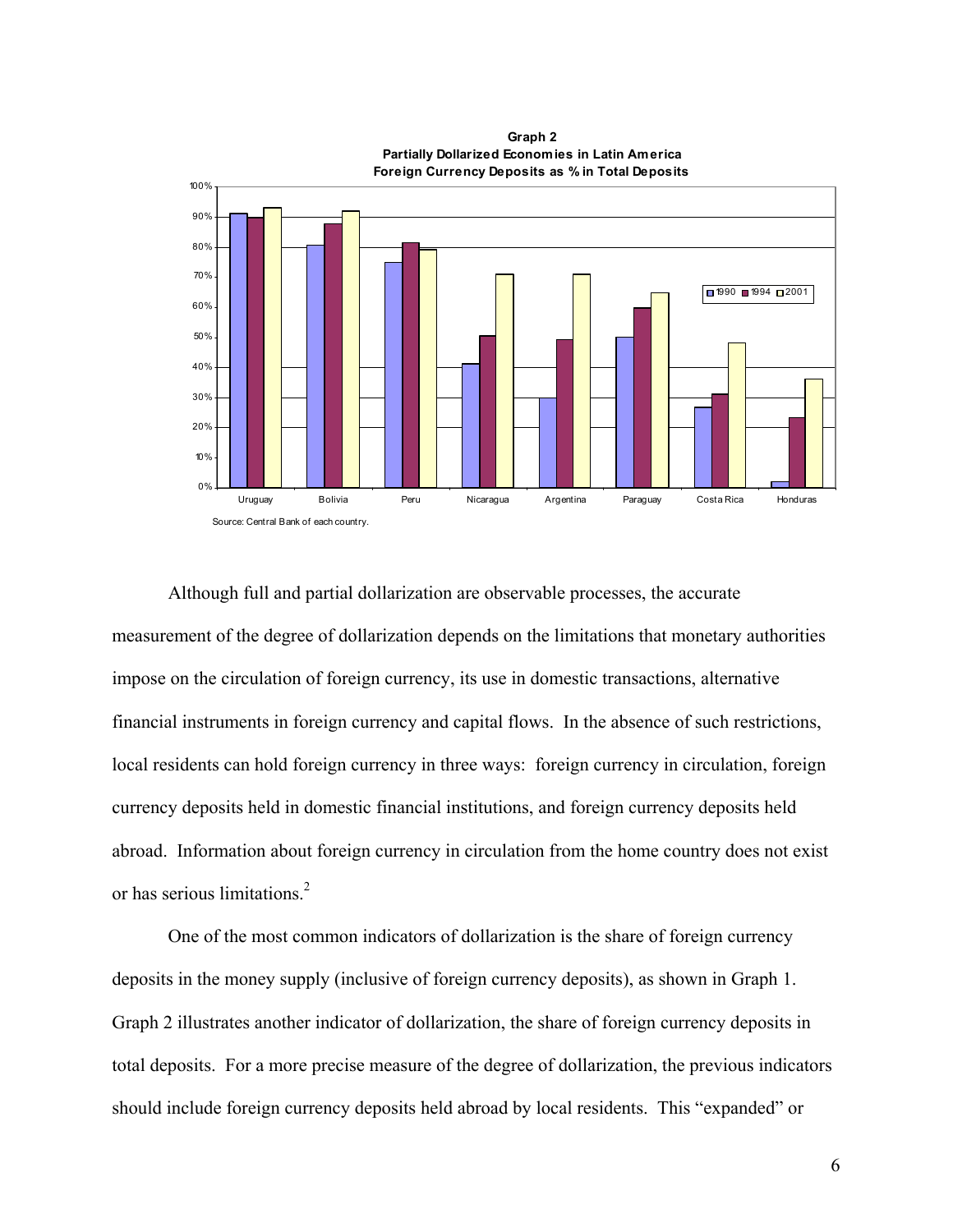"broad" dollarization ratio includes the share of deposits in foreign currency held locally and abroad in broad money, the sum of money supply and deposits in foreign currency held locally and abroad. However, information about deposits of local residents held abroad presents serious problems in collection and availability.<sup>[3](#page-30-2)</sup>

# **3. Benefits and costs of full dollarization**

Full dollarization has become one of the most debated policy alternatives for Latin American countries fighting high inflation rates and economic uncertainty. For example, economist Steve Hanke has proposed full dollarization as one of the necessary (but not sufficient) conditions to help solve the economic crisis in Argentina. $4$  But are the benefits of full dollarization greater than the costs? The decision whether or not to dollarize brings to mind the statement "there is no free lunch." Benefits will come at a cost.<sup>5</sup>

One of the expected benefits of full dollarization in the short run is the decline of inflation rates and inflation expectations. Full dollarization eliminates the risk of depreciation of the domestic currency, a contributing factor to the acceleration of inflation. Another benefit of full dollarization is the perceived enhancement of economic policy credibility. The high cost of reversing full dollarization could restore confidence in policymakers' long-term commitment to price stabilization and fiscal discipline. This gain in policy credibility reinforces the reduction in inflation fears.

By adopting the US dollar, the monetary authority gives up control of the interest rate and money supply. Given the experience of Latin American countries with hyperinflation, this lack of control might be seen as positive. Full dollarization would eliminate the possibility of financing the fiscal deficit with seigniorage, the revenue associated with the printing of domestic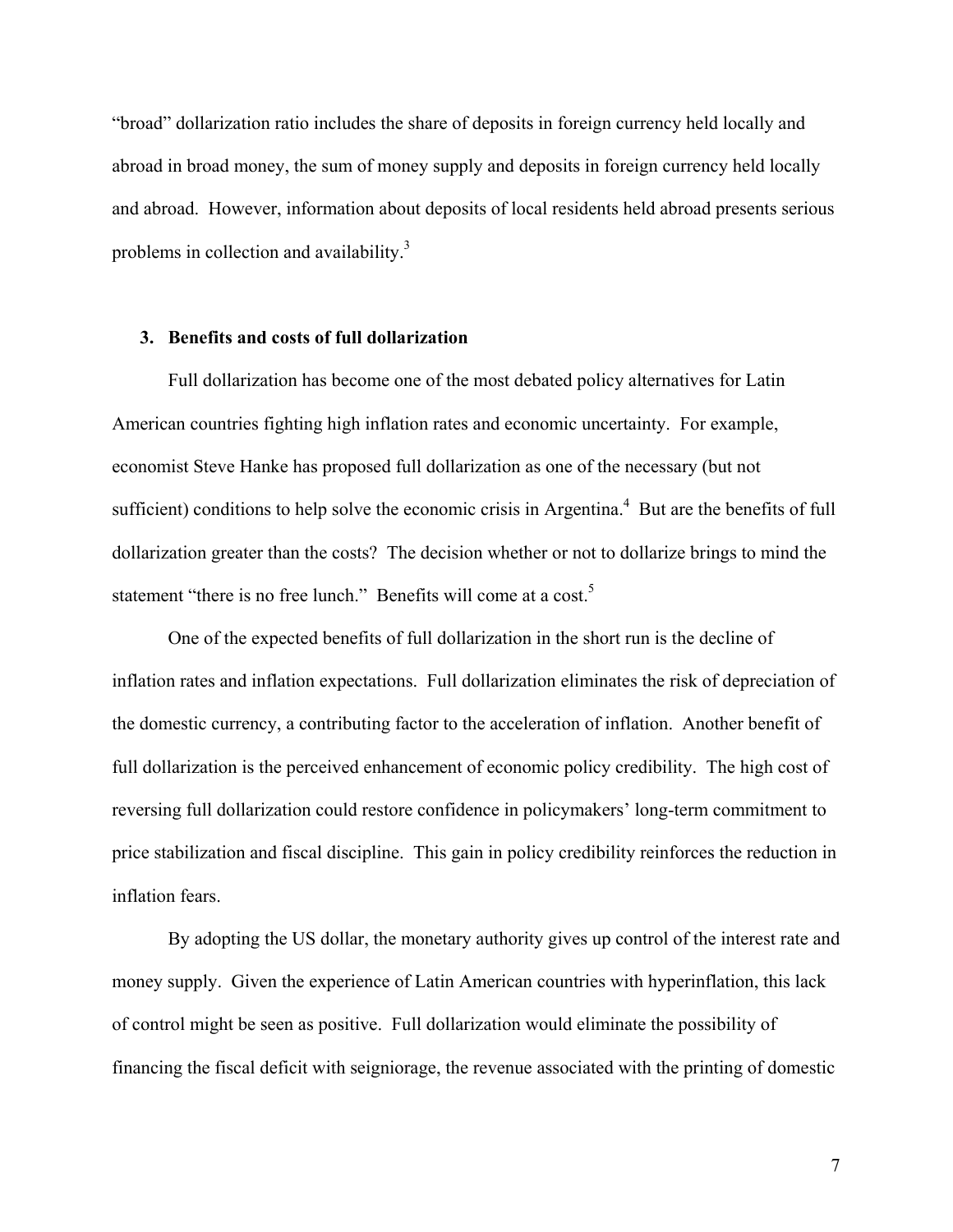currency, and exchanging it for goods and services. Without this possibility of public financing, dollarization imposes on the government the need to look for alternative sources of revenue or reduce government expenditures. By giving up control of the money supply, full dollarization encourages fiscal discipline; however, it also restricts any stabilizing response of fiscal policy to negative external or domestic shocks.

Another implication of full dollarization is the restriction imposed on the monetary authority's role as the lender of last resort to the domestic banking system. As lenders of last resort, central banks provide loans to banks facing liquidity problems by assuring the availability of deposits in a bank run situation. Under full dollarization, printing money is no longer the source for liquidity and the central bank needs to look for alternative sources to respond to financial emergencies. These solutions include external lines of credit and reserve funds from tax revenues. Paradoxically, therefore, even though full dollarization limits the role of lender of last resort and monetary policy response to financial crisis, it might make a bank run less likely by giving economic agents greater confidence in the domestic banking system.

An expected benefit from full dollarization is the reduction of the cost of borrowing. Use of the US dollar eliminates the devaluation risk and should reduce interest rates. In the case of public debt, this decline represents a reduction of debt service. In the private sector, the elimination of devaluation risk might bring stable capital flows, increase the confidence of foreign investors, and therefore promote investment and growth. However, sovereign or default risk is still present and investors still respond to financial crises—real shocks as well as political and social conditions specific to a country.

One of the consequences of full dollarization is the opening of the economy to capital mobility. Given prudential regulations, these capital flows could promote financial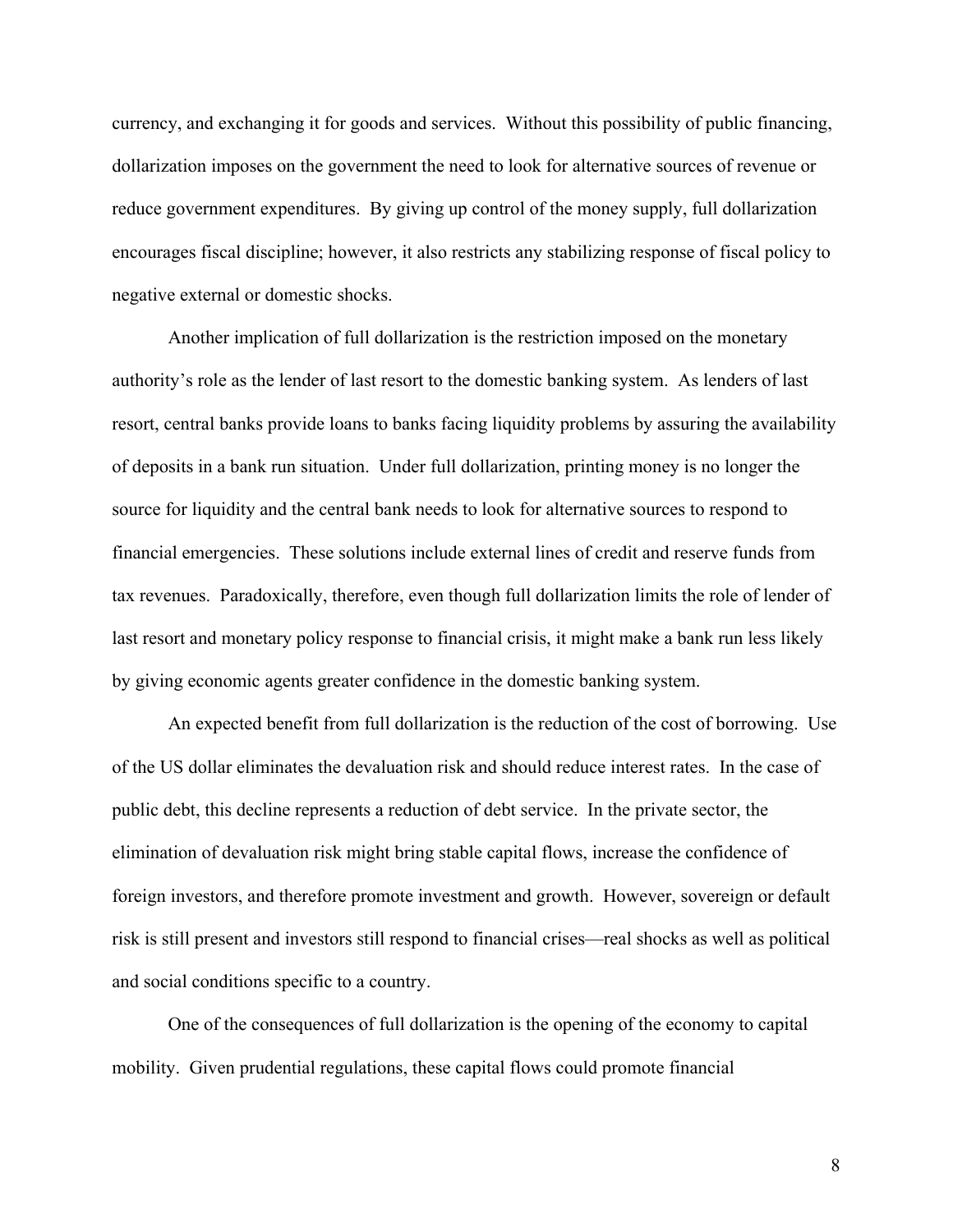intermediation, encouraging the development of a sound financial system and its integration with the rest of the world (Berg and Borensztein 2000). Full dollarization not only promotes financial integration, but also international trade. Countries with full dollarization will have a common currency with their main trading partner, lowering transaction costs by eliminating depreciation risk and promoting trade between these countries. Rose (2000) finds that two countries sharing the same currency trade more than they would with countries using different currencies.<sup>[6](#page-30-5)</sup>

In sum, dollarization promotes, but does not guarantee, fiscal discipline, an efficient financial system, the adoption of institutional reforms, and financial and trade integration with international markets. At the same time, however, a fully dollarized country becomes more vulnerable to real and financial shocks due to the restrictions that full dollarization imposes on policymakers.

 Why, then, is full dollarization an attractive solution? Are the gains from policy credibility, economic stability and the reduction in borrowing expenses greater than the costs? The experiences of Panama, Ecuador and El Salvador can help sketch out an answer to these questions.

# **A. Full dollarization in Panama**

Panama was the first fully dollarized economy in Latin America. After the country gained independence from Colombia in 1904, the US dollar became the legal tender for transactions and the domestic currency. The balboa was used for small transactions as well as a unit of account.<sup>7</sup> Panama's decision to adopt full dollarization responded to political and historical reasons rather than economic ones. Due to its geographical location, Panama was a natural route for trade, leading to the construction of the Panama Canal at the beginning of the twentieth century. The opening of the Colón Free Trade Zone, a tax- and import duty-free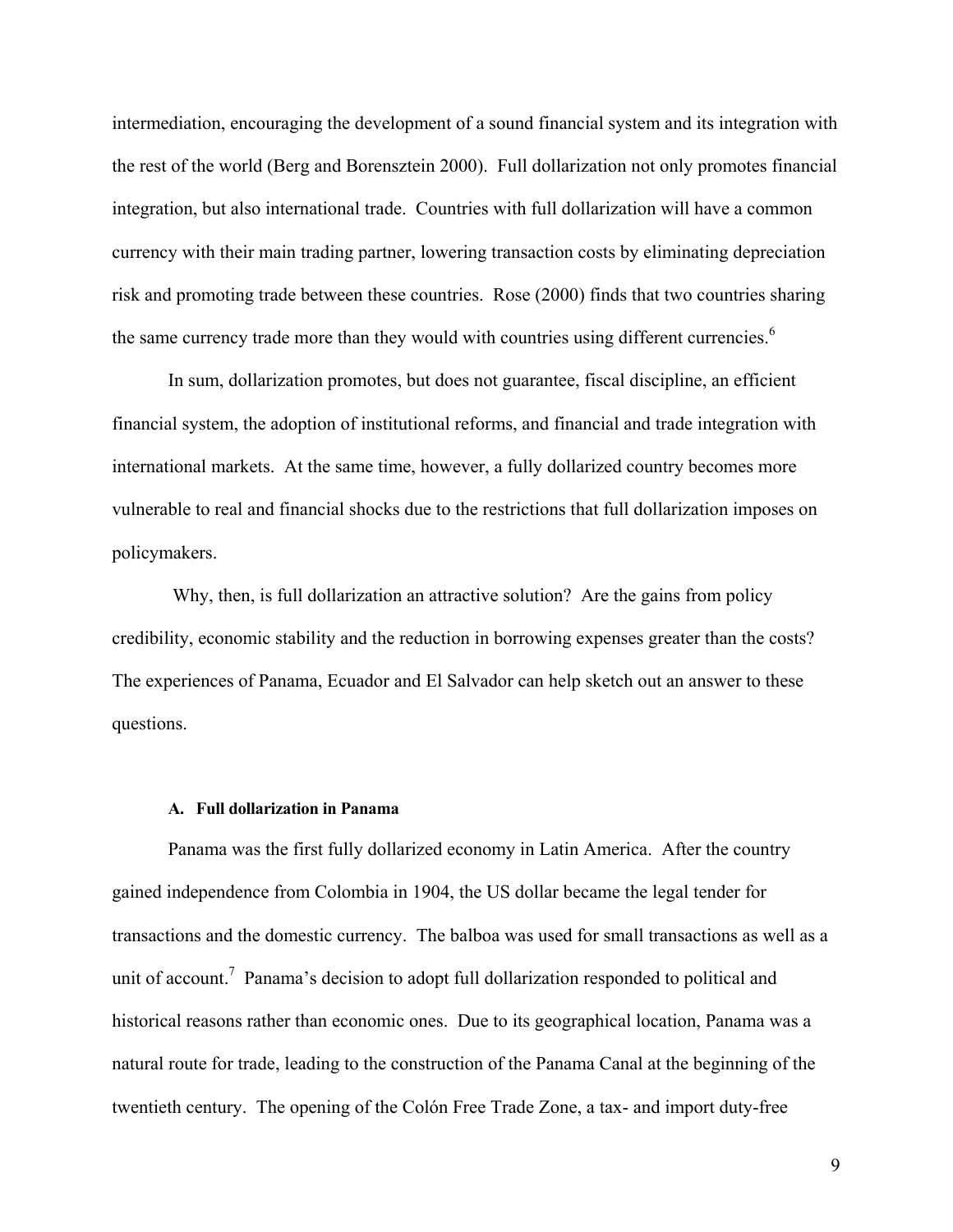facility for business operations, in 1948 confirmed the importance of international goods and financial markets in Panama.<sup>[8](#page-30-7)</sup>

As noted earlier, one of the expected benefits of dollarization is stability in terms of output and prices. Looking at the last decade's performance, Panama's economy shows an average stable growth rate of 4.4%, exceeding the average growth rates of Central American countries, and low variability, 2.8%. The average inflation rate remained very low (1.1%) and stable (0.4% of volatility). In fact, Panama's inflation rate was 2 percentage points lower than the average inflation rate in the United States, resulting in a continuing depreciation of the real exchange rate. Goldfjan and Olivares (2000) point out that Panama's reliance on the service sector (almost 77% of GDP) and the openness of its economy are contributing factors to the depreciation of the real exchange rate when there is a gain in productivity in nontradable goods.

Another characteristic of fully dollarized countries is the adjustment of the financial system to the limitations of the central bank as lender of last resort. In 1970, the liberalization of the financial system in Panama involved the entry of foreign banks. As a result of the financial integration of the economy and perfect capital mobility, banks were free to invest excess funds in Panama or abroad. Without a central bank, foreign banks performed the role of lender of last resort by increasing their exposure to the domestic economy when economic conditions were weak. In addition, domestic banks established lines of credit with foreign banks with branches in Panama to help them respond to liquidity problems (Moreno-Villalaz 1999).

Another potential benefit of full dollarization is the promotion of fiscal discipline. In Panama's case, fiscal deficits were large despite the limitation of domestic financing. Improvements in fiscal management reversed this trend between 1990 and 1995. Public debt financed the fiscal deficit, with 75% as foreign debt. Panama's reputation was damaged in 1987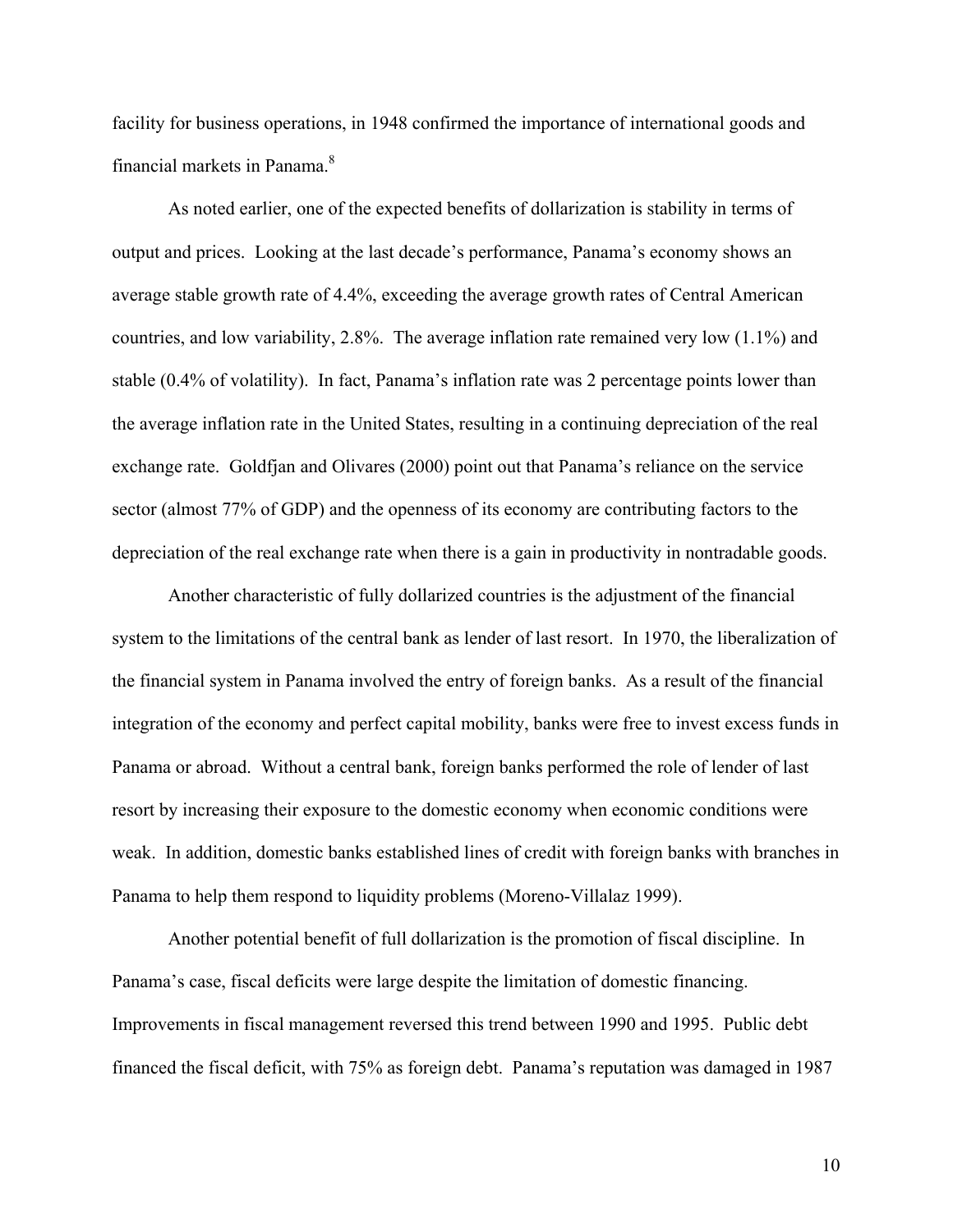and 1988 when external debt payments were suspended. Since 1963, Panama has agreed to 13 adjustment programs with the International Monetary Fund (IMF), more than any other Latin American country. Foreign debt began to decline in 1996 thanks to an external bond exchange and a debt reduction operation.

One of the costs of full dollarization is increased vulnerability to external and internal shocks and the lack of flexibility to adjust to these events. In the 1960s, political conflicts over the Canal Zone resulted in the massive withdrawal of domestic deposits, offset by an increase in domestic lending. The increase in international oil prices in 1973 and 1978 caused increases in domestic prices, resulting in high inflation rates. But a major crisis came in 1987 and 1989, as a result of political tensions between the governments of Panama and the United States. Eleven percent of local deposits were withdrawn from the banking system in 1987. As in previous years, banks borrowed abroad and reduced their liquid assets to compensate for the loss in domestic resources, but also reduced lending. In 1988, a US court indicted Manuel Noriega, Panama's military leader, and imposed economic sanctions on the country. Real GDP decreased 15.6% in 1[9](#page-30-8)88 and 0.4% in 1989, accompanied by large-scale capital flight.<sup>9</sup>

The impact on Panama of the Asian and Russian crises in 1997 and 1998 was relatively mild. In 1997, Panama grew at a lower rate than the regional average, but in 1998 its growth rate was higher than the performance for Latin American countries. The effect of the crises was more pronounced in Panama's dollarized economy because of the increase in interest rates. In 2001, Panama's GDP grew 0.3%, the lowest growth rate in the decade. Contracting US demand and weak domestic investment were among the main contributing factors for this weak performance.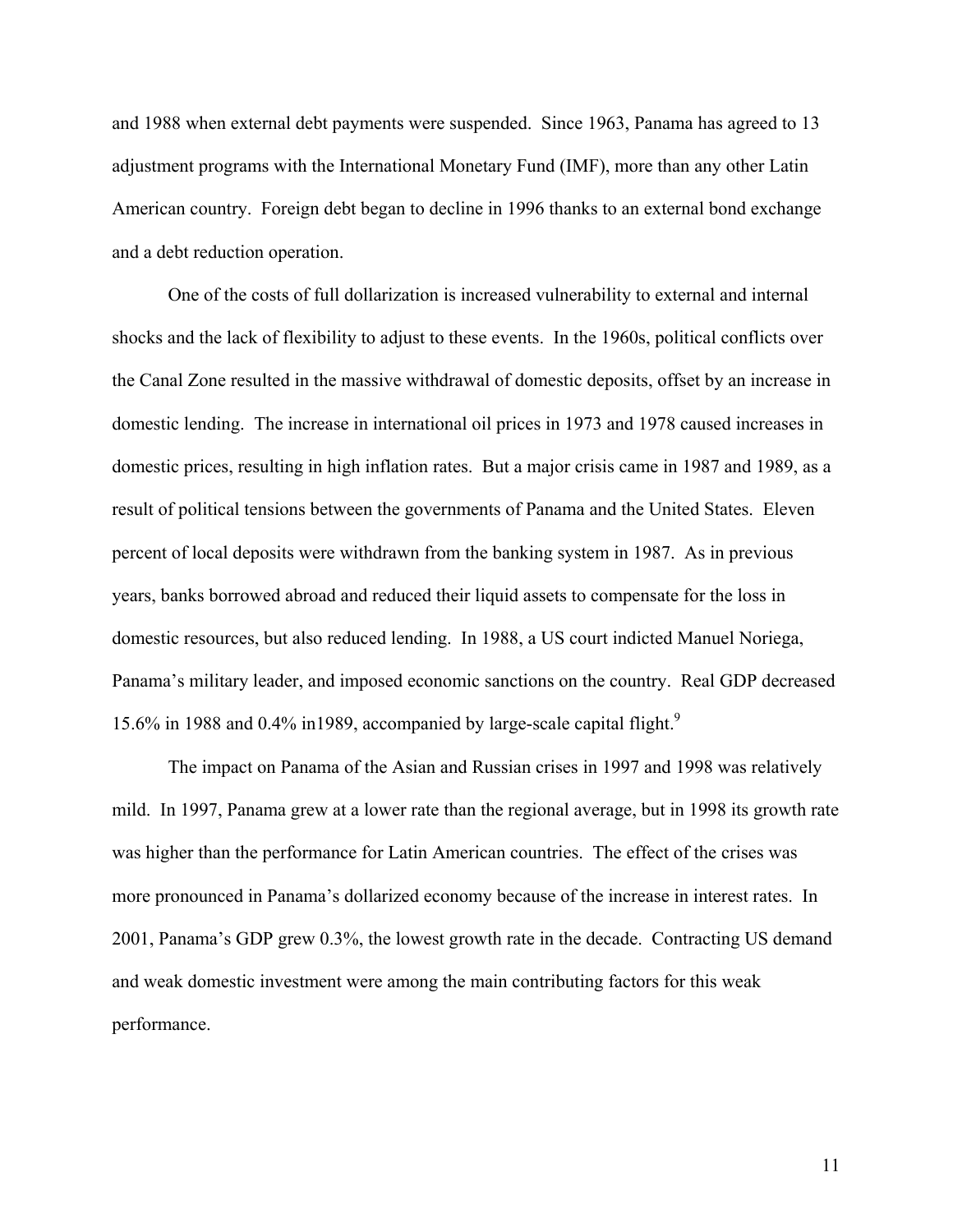In sum, Panama's fully dollarized economy has low and stable inflation rates along with constant economic growth. Full dollarization enhanced Panama's policy credibility but did not guarantee fiscal discipline. Due to the rigidities imposed by the restrictions in monetary and exchange rate policies, Panama is vulnerable to real, financial and political shocks that affect economic growth.

# **B. Ecuador's recent experience with full dollarization**

Attempts to open the Ecuadorian economy to international trade and capital markets during the 1990s failed for the most part. Large fiscal deficits and increasing external debt led to imbalances that became unsustainable with the decline of world oil prices and the devastating impact of El Niño in 1998. These external shocks resulted in low growth, inflation and liquidity problems in an already fragile banking sector. The country's dependence on oil and agricultural products to generate export revenues limited its ability to service foreign debt, due to declining prices for these commodities.

Several developments contributed to Ecuador's economic collapse in 1999: the devaluation of the sucre in February, a freeze on bank deposits in March, a default on external debt payments in September, and the country's overall political uncertainty and lack of policy direction. In 1999, Ecuador's real GDP declined by 7.3%, inflation reached 52.2% and the currency depreciated 200%. In January 2000, in an environment of social unrest and lacking congressional support for the implementation of structural reforms, then President Jamil Mahuad called for full dollarization to avoid the collapse of the banking system. Days later, Mahuad was deposed. Congress confirmed Gustavo Noboa, the elected vice president, as the new president.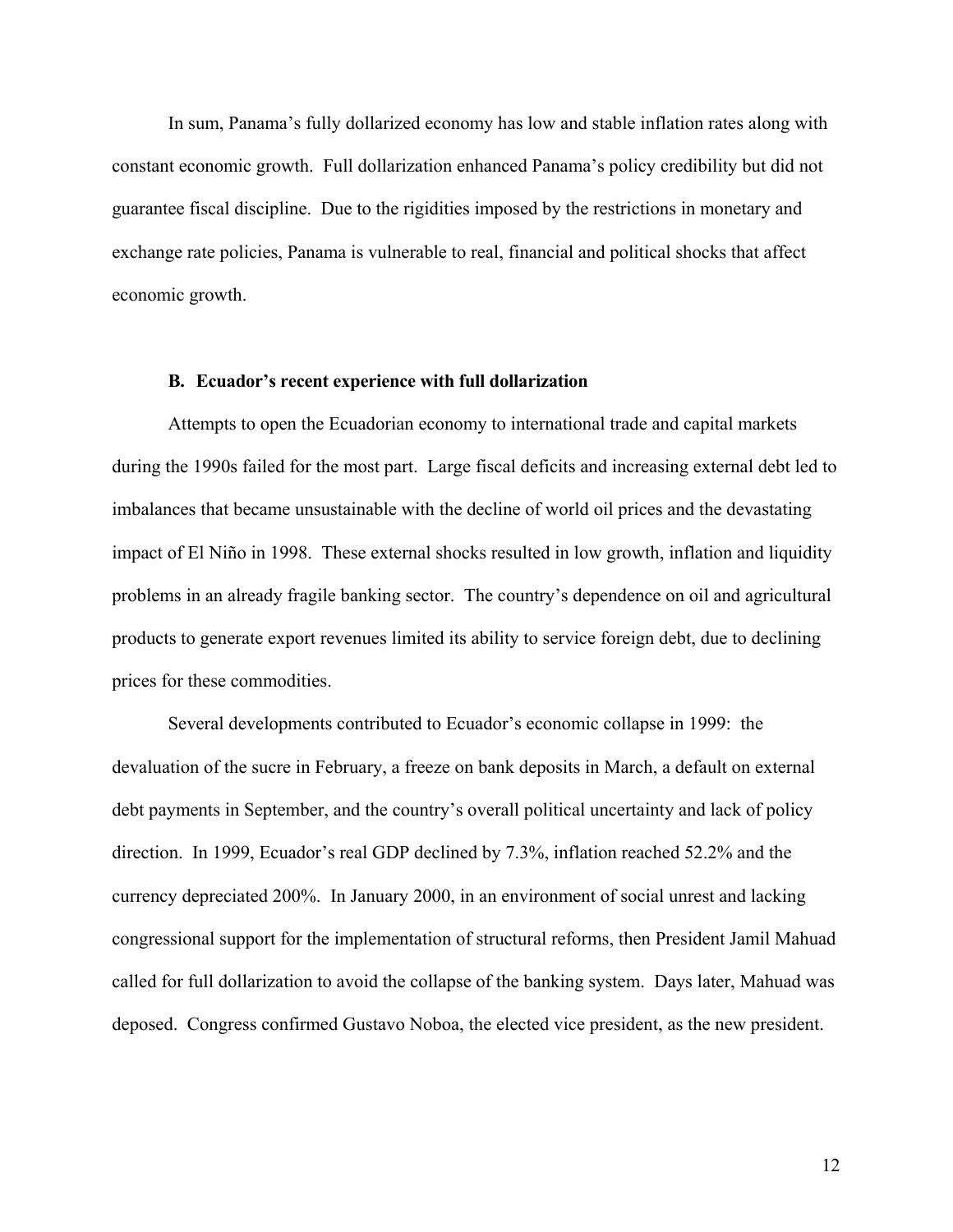Noboa continued with full dollarization to promote a return to economic stability. In this already partially dollarized economy, the exchange rate was set at 25,000 sucres per US dollar. Along with full dollarization, the Law of Economic Transformation introduced reforms that provided incentives to private investment in the energy sector, encouraged privatization of state enterprises and made labor markets more flexible. The International Monetary Fund signed a stand-by agreement with the Ecuadorian government to support economic stability and recovery, helping to attract additional funding from other multilateral institutions.

Ecuador started enjoying the expected benefits of full dollarization even before the US dollar was officially adopted on September 9, 2000. In a sign of the enhanced credibility of full dollarization, the release of frozen bank deposits in March did not translate into a bank run. Lower inflation in July and economic recovery in the first quarter of 2000 supported the stabilizing effect of full dollarization. Ecuador also restructured its external debt in August 2000, reducing the total external debt ratio from 106% of GDP at the end of 1999 to around 98% in  $2000^{10}$ 

In Ecuador, full dollarization eliminated devaluation risk, although country risk did not decline immediately. Graph 3 shows the dollarization ratio and country risk between January 1998 and June 2002. Deposits in foreign currency as percentage of total liquidity is the indicator for dollarization. The indicator for country risk is the interest rate spread in basis points between Ecuador's emerging market bond index over 30-year US treasuries. As can be seen in Graph 3, Ecuador was a partially dollarized economy before the adoption of full dollarization. However, the degree of dollarization was moderate; on average, 3% of total liquidity was in foreign currency deposits in 1999. The graph shows that country risk did not decline with the announcement of full dollarization in January 2000, but did became less volatile after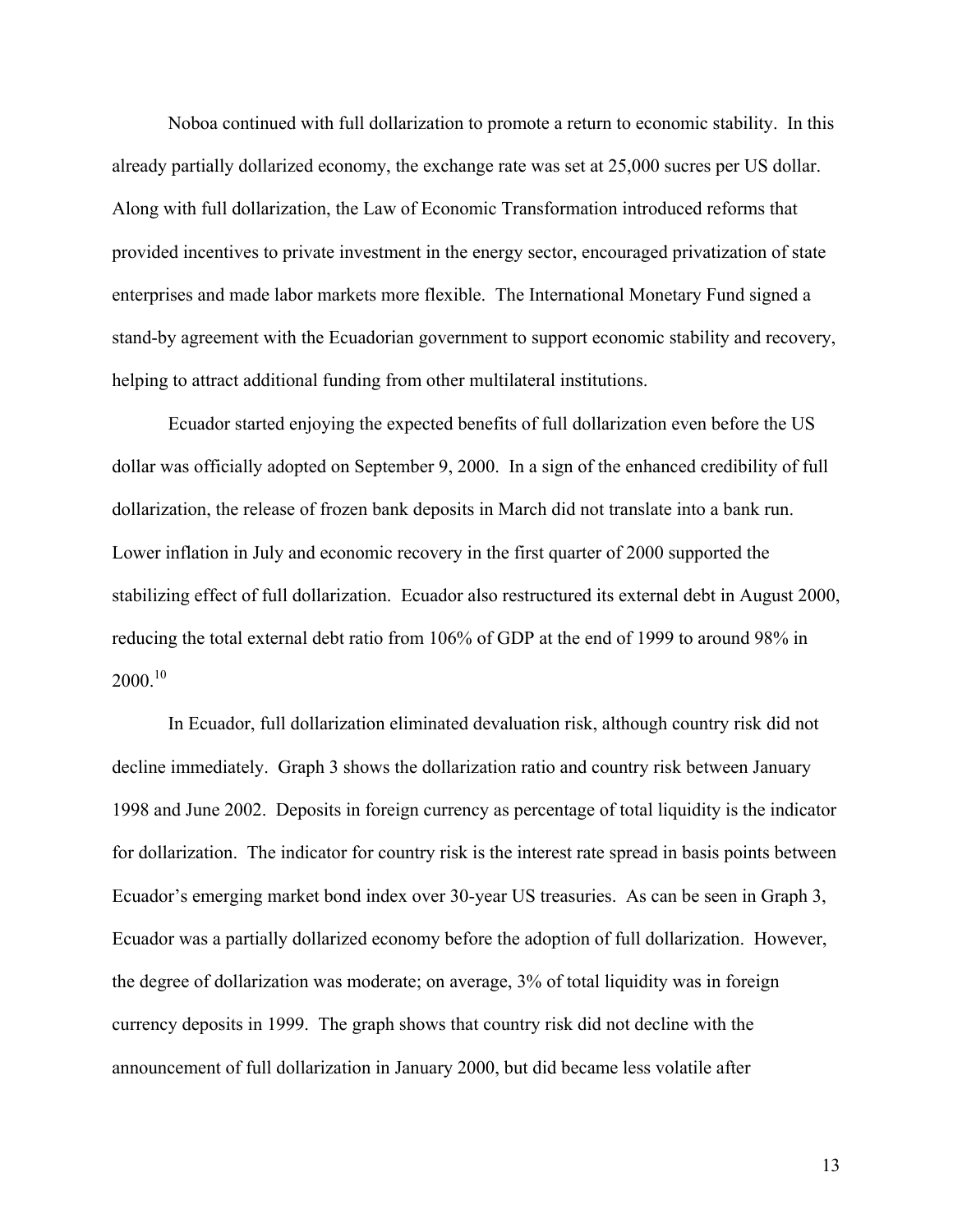dollarization took effect in September. Despite the elimination of devaluation risk, country risk is still present and responds to the uncertainties surrounding Ecuador's long-term economic performance.



Despite an annual economic growth rate of 5.6% in 2001 and a lower inflation rate of 37.7%, Ecuador is still vulnerable to external shocks due to its dependency on revenues from oil and external financing. The real exchange rate has appreciated since the adoption of full dollarization and non-oil sectors are experiencing competitiveness problems. Full dollarization imposes an additional cost to this vulnerability: the lack of flexibility of economic policies to respond to real, financial and political shocks. To overcome the limitations of the central bank as lender of last resort, banks should establish lines of credit with international institutions and private deposit insurance programs to respond to liquidity problems. However, full dollarization does not guarantee fiscal discipline and Ecuador depends on oil revenues to finance government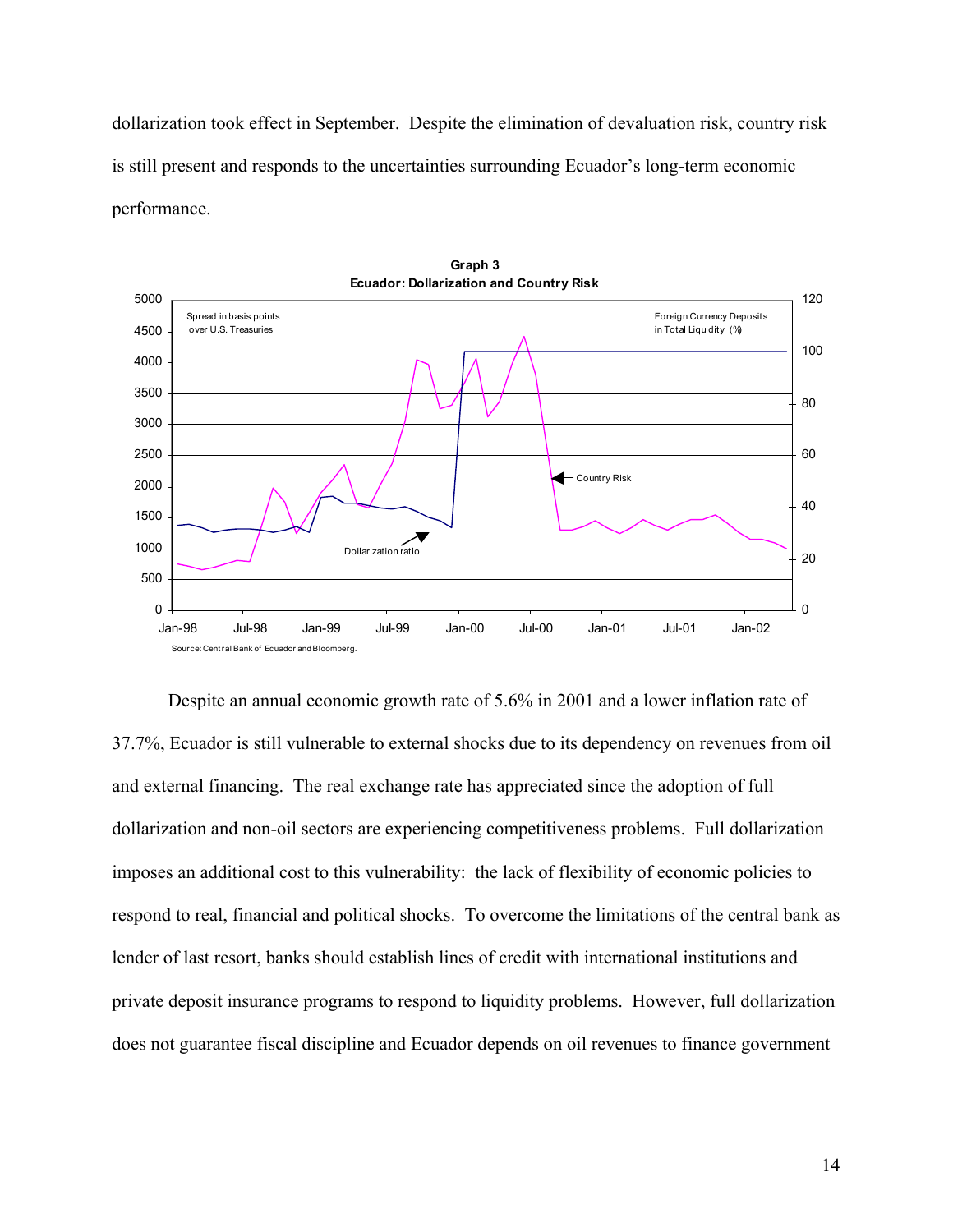expenditures. Tax reform and the restructuring of fiscal accounts are necessary to show the government's commitment to consistent and sustainable policies to attract foreign investment.

An additional challenge to the dollarization process is the circulation of counterfeit currency. To prepare the population for the transition to the US dollar, the government printed guidebooks with information on how to identify false money. In addition, the monetary authorities swapped 5 million one-dollar bills for US golden dollars to offset the rapid deterioration of paper currency, which tends to last only between six and eight months in Ecuador, compared to an average of 18 months in the US. By contrast, the coins are expected to last between 25 and 30 years. $11$ 

Political consensus will be the greatest challenge for structural reform in Ecuador. President Noboa began negotiating a fiscal reform with political groups, but talks slowed down in anticipation of presidential and congressional elections in October 2002. Full dollarization has helped Ecuador reduce inflation and enhance policy credibility and has supported economic stability in the short run. In the long term, however, further benefits for economic growth and development will depend on structural and institutional reforms.

#### **C. El Salvador's dollarization experiment**

On January 1, 2001, the US dollar became official legal tender in El Salvador under the Monetary Integration Law. The domestic currency, the colón, continues to circulate along with the US dollar at an exchange rate of 8.75 per US dollar. Unlike Ecuador, which adopted the US dollar as a policy alternative to bring economic stability, El Salvador has enjoyed economic stability and low inflation rates during recent years. Between 1990 and 2000, real GDP grew an average of 4.4%. The average inflation rate was around 10%, mainly due to relatively higher inflation between 1990 and 1995. El Salvador is one of four investment-graded countries in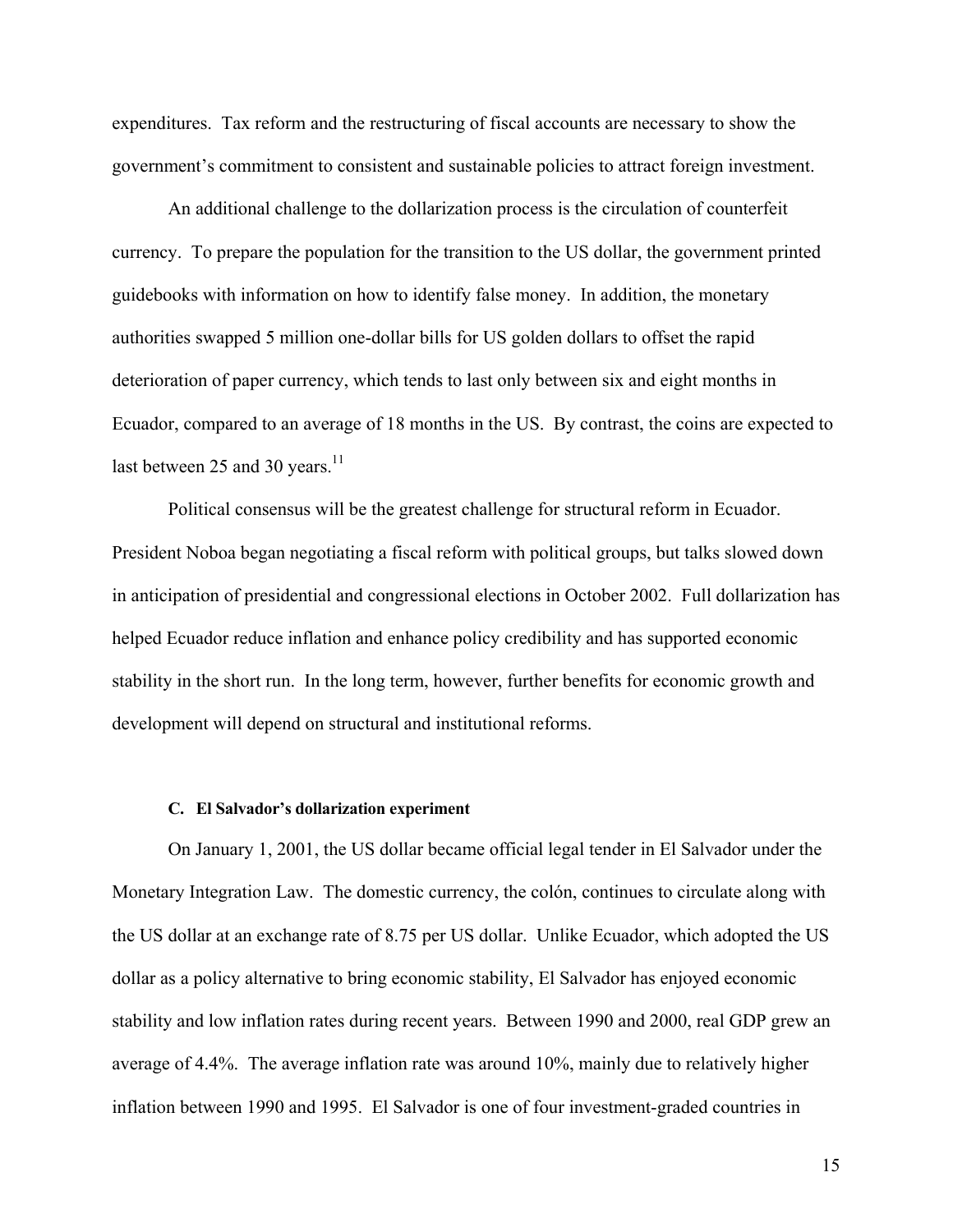Latin America, showing the confidence of international investors. By including full dollarization in their long-term structural plan, El Salvador's monetary authorities expect to increase trade and financial integration with the US and international markets.

In 2001, weak domestic demand, the devastating effects of two major earthquakes and the negative impact of the global slowdown in the export sector held economic growth at 1.8%. Despite these setbacks, the monetary authorities expected to complete the dollarization process successfully. As of March 2002, almost 65% of the money in circulation in the country was in US dollars. The recovery of the US economy, El Salvador's main trading partner, and the improvement of investor confidence due to full dollarization should help boost economic growth.

The adoption of full dollarization responds to diverse factors. In Panama, political and historical factors contributed to the decision to implement full dollarization. In Ecuador, full dollarization represented an alternative to avoid economic collapse and restore economic stability. In El Salvador, full dollarization is expected to support structural reforms boosting investment for continued economic growth and stability.

As experienced in these Latin American countries, full dollarization brings several benefits that contribute to more sustainable economic growth. Full dollarization lowers inflation rates and enhances policy credibility, encouraging foreign investment. It also promotes, but does not guarantee, fiscal discipline, a competitive financial system and economic integration with international markets. Structural programs and institutional reforms are necessary to ensure that short-term stabilization develops into long-term economic growth.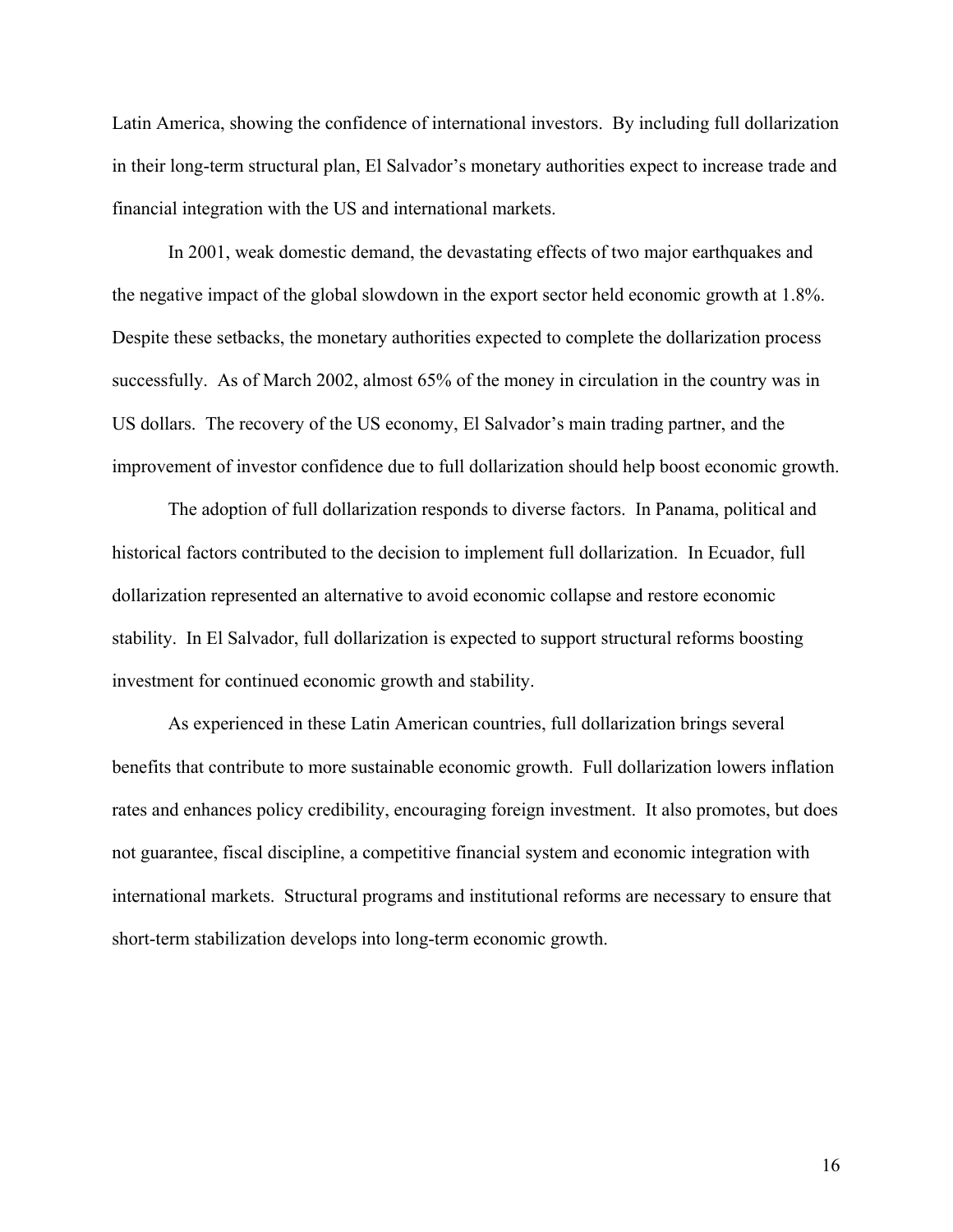# **4. Partial or unofficial dollarization in Latin America**

In Latin America, the process of unofficial dollarization accelerated after the external debt crisis. In the 1980s, the region struggled with recession, inflation and unemployment. The repeated failure of stabilization policies resulted in higher inflation rates, larger fiscal deficits, deeper external imbalances and continuous capital flight. Under these circumstances, individuals used the US dollar as hard currency to protect their income from the detrimental effects of inflation. As the inflationary situation became chronic, the US dollar was accepted as the unit of account for contracts and large denomination transactions. At the end of the decade, Latin American economies became more dollarized as both domestic and foreign currencies were used as mediums of exchange. This wide acceptance was encouraged even further when some governments allowed deposit accounts and loans in foreign currency.

In the 1990s, Latin American economic policies changed dramatically, from policies based on government intervention to market-oriented reforms. These reforms sought to control inflation and achieve economic stability by fiscal discipline, reduction of the size of the government, privatization, tax reform, and trade and financial liberalization. Partial dollarization accelerated as many Latin American economies integrated with financial and capital international markets.

Graphs 1 and 2 show the increase of the degree of partial dollarization in highly dollarized economies—Argentina, Bolivia, Costa Rica, Honduras, Nicaragua, Paraguay, Peru and Uruguay—between 1990 and  $2001$ .<sup>12</sup> They reveal a common increasing trend in the partial dollarization process; however, the degree and speed of this process differed in each case. The partial dollarization process depends not only on macroeconomic developments—high inflation rates, expectations about rising inflation and depreciation of the domestic currency—but also on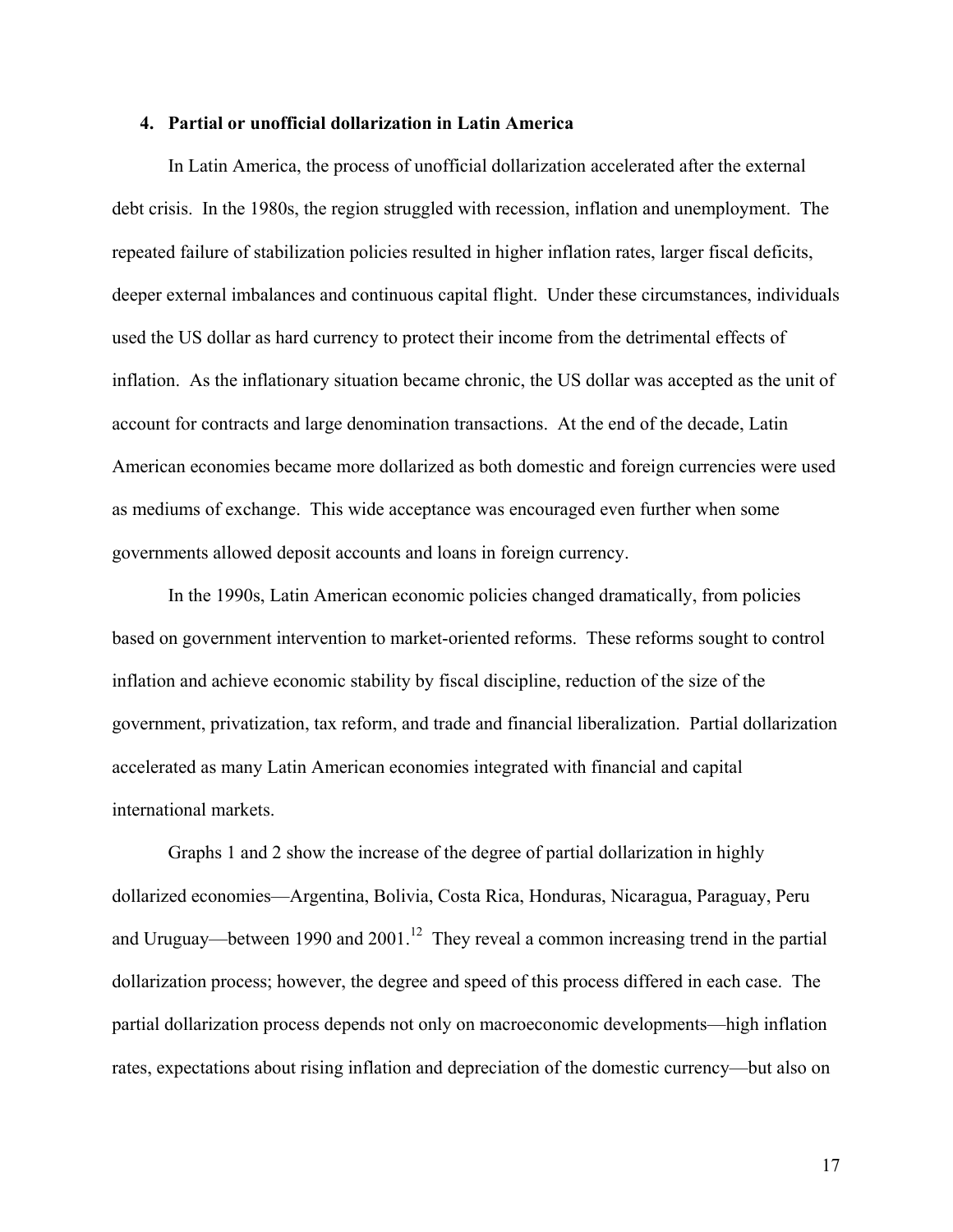the development of the financial system and structural and institutional reforms. These include the restrictions that monetary authorities impose on the circulation of foreign currency and its use in financial transactions domestically or abroad.<sup>13</sup>

To simplify the discussion, I will assume that there is free circulation of US dollars in the economy and individuals can make transactions with the currency of their choice. The following assessment of the benefits and costs of partial dollarization focuses on its effects on the financial system and economic policy.

#### **A. Benefits and costs of unofficial or partial dollarization**

In a situation of chronic inflation, individuals will use the US dollar as hard currency to protect the real value of their income. If foreign currency deposits are not an alternative, individuals have to keep their foreign currency "under the mattress" or send it abroad, resulting in capital flight. By allowing the opening of deposits in foreign currency accounts, monetary authorities promote financial intermediation and diversification. The financial system not only captures new funds and expands its operations, but also helps reverse capital flight.

The opening of foreign currency accounts could also facilitate the integration of the domestic financial market with the rest of the world by lowering the cost of international financial transactions. In the 1990s, several Latin American countries opened their doors to foreign banks as part of the structural reform process. In addition, reform of the financial system included the establishment of regulatory and supervisory institutions, providing more credibility to financial intermediaries. This enhanced credibility and the participation of foreign banks could be a partial explanation for the acceleration of partial dollarization in some countries.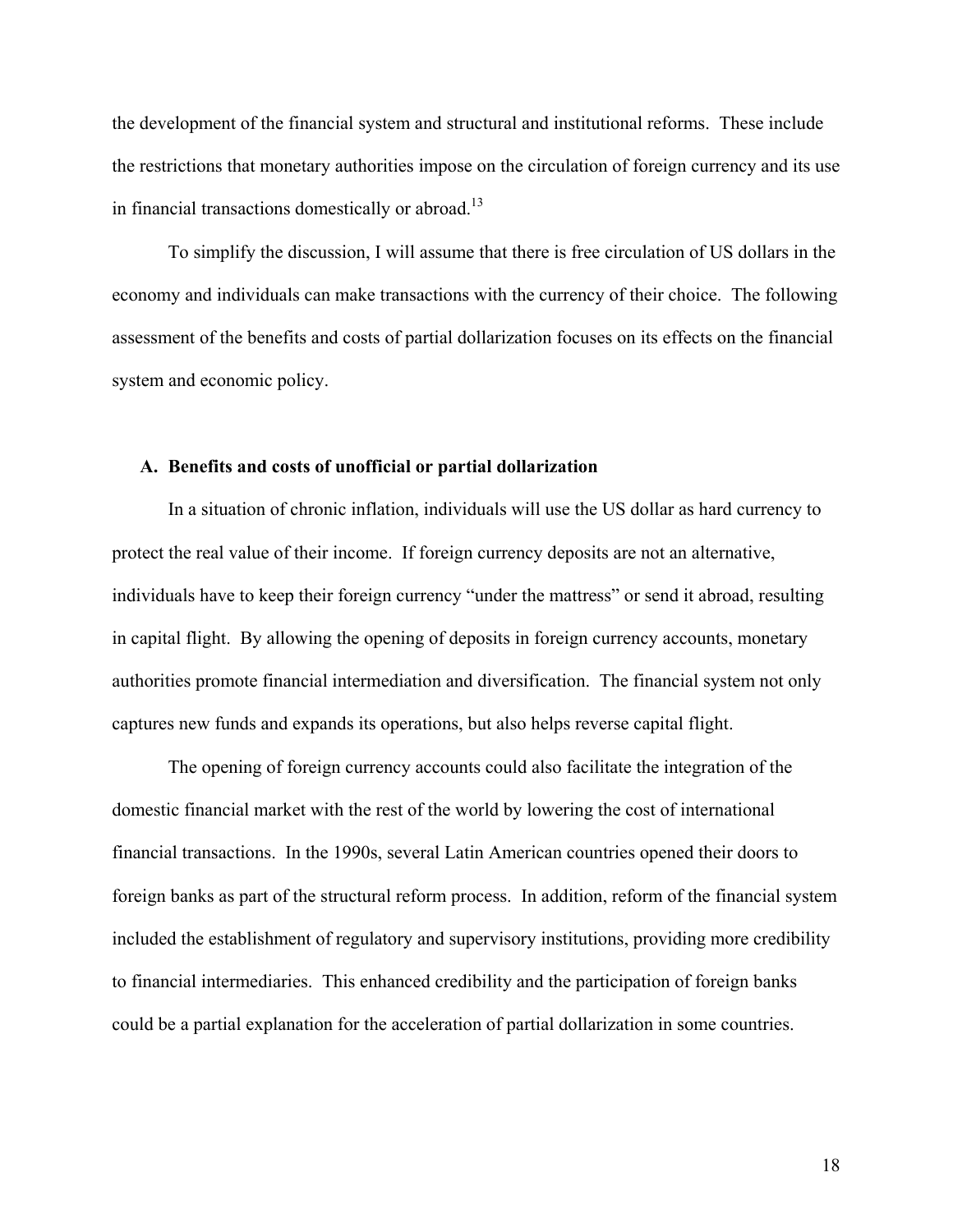The increase of operations in foreign currency in the financial system comes at a cost, however. The expansion of loans in foreign currency introduces an additional source for currency depreciation risk in the financial system. The depreciation of the domestic currency will have a negative impact on the financial position of local producers with loans in US dollars. Such producers receive domestic currency for their products but have to pay their debt in foreign currency. The depreciation of the domestic currency makes the repayment of the loan in US dollars very expensive, increasing the possibility of loan defaults and weakening the financial position of producers and banks.[14](#page-30-12) Argentina is a clear example of the risks involved in foreign currency loans.

Even if banks offer only deposits and not loans in foreign currency, a currency depreciation risk results from the currency mismatch of bank assets and liabilities. Another source of vulnerability for the financial system is the mismatch in the maturities of deposits and loans in foreign currency. According to Baliño et al. (1999), withdrawals of short-term dollar credits from banks forced the Mexican authorities to provide substantial dollar loans to the banking system in early 1995.

Under partial dollarization, the government faces some loss of seigniorage, but in smaller magnitude than in the case of full dollarization. The replacement of domestic currency by foreign currency in transactions limits the revenue that the government receives for printing domestic currency. Several governments have tried to discourage the use of foreign currency by restricting its use for transactions or deposits, and many authorities view the displacement of domestic currency as a loss of sovereignty[.15](#page-30-13) 

In a partially dollarized economy, policymakers will face several challenges to the conduct of monetary and exchange rate policies. Under partial dollarization, the money supply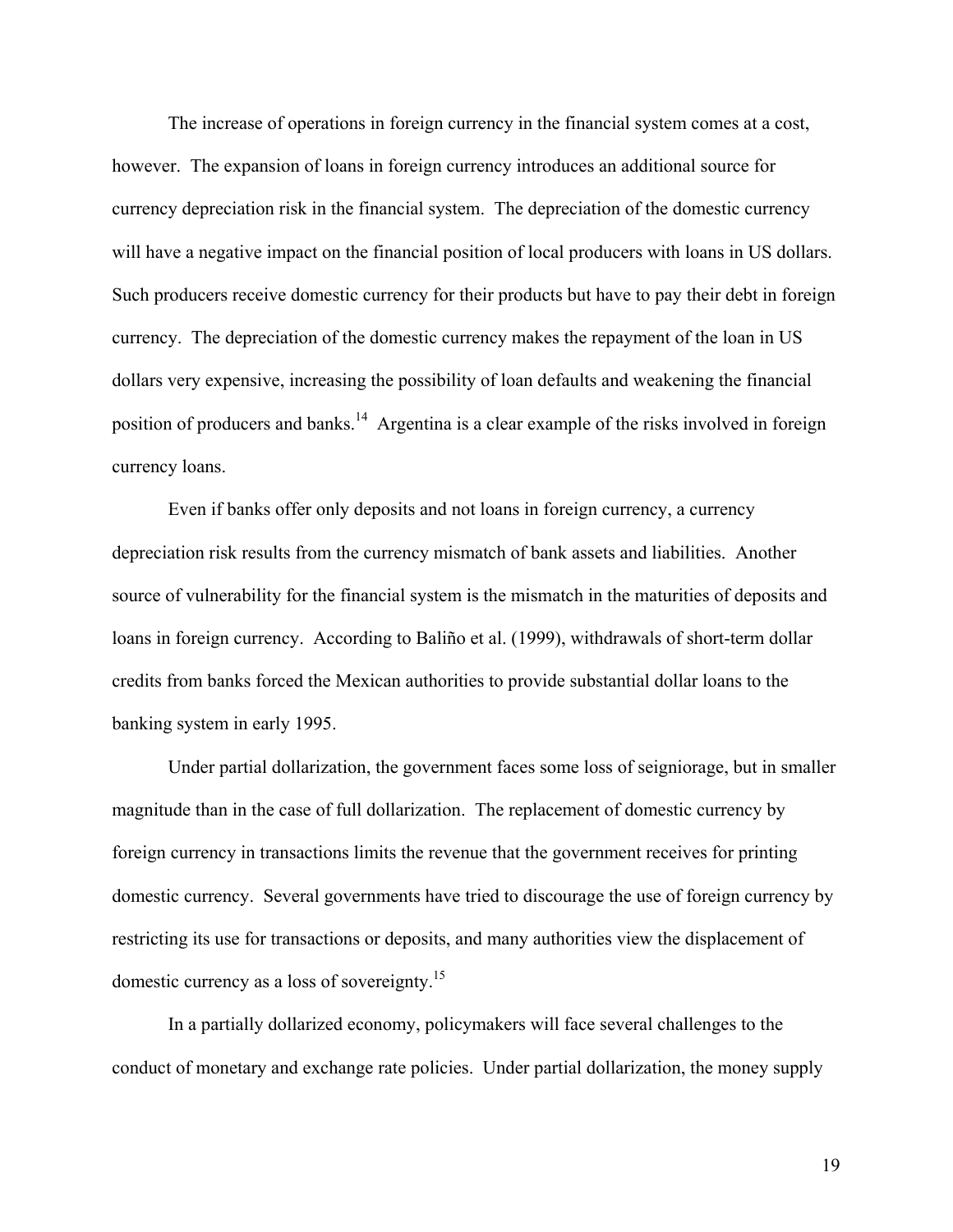includes a component in foreign currency, raising questions about the appropriate exchange rate and monetary regimes. Given the volatility that a devaluation of the domestic currency could cause in the financial sector, many policymakers favor a fixed exchange rate in highly dollarized economies. The sustainability of the exchange rate regime requires fiscal and monetary restraint. In addition, the central bank's credibility to maintain the pegged exchange rate will depend on having sufficient foreign reserves to support the peg.

As an alternative to direct exchange rate management, some partially dollarized countries in Latin America have implemented monetary policies under flexible exchange rates by managing their domestic money supplies or targeting inflation rates. In such cases, the question for policymakers is to identify the role of foreign currency deposits in the choice of intermediate targets in monetary policy. The association of foreign currency deposits with the final target (for many Latin American countries, the inflation rate) and its inclusion in the formulation of the monetary program is an empirical question specific to each country.

Under partial dollarization, the financial system will receive intermediate capital flows, helping to bring about financial deepening. However, the volatility of capital flows can impose serious problems to the development of the financial system. As Baliño et al. (1999) point out, bank intermediation of capital inflows will result in an increase in gross official international reserves and required reserves with the monetary authorities. Unless the central bank holds this increase in required reserves in foreign currency, the intermediation of capital inflows will deteriorate the foreign-currency-denominated position of the central bank. In addition, the intermediation of capital flows under the fractional reserve banking system implies that the total volume of dollar- denominated assets and liabilities will greatly exceed the volume of net dollar assets held in the economy. These two effects weaken the position of the central bank as lender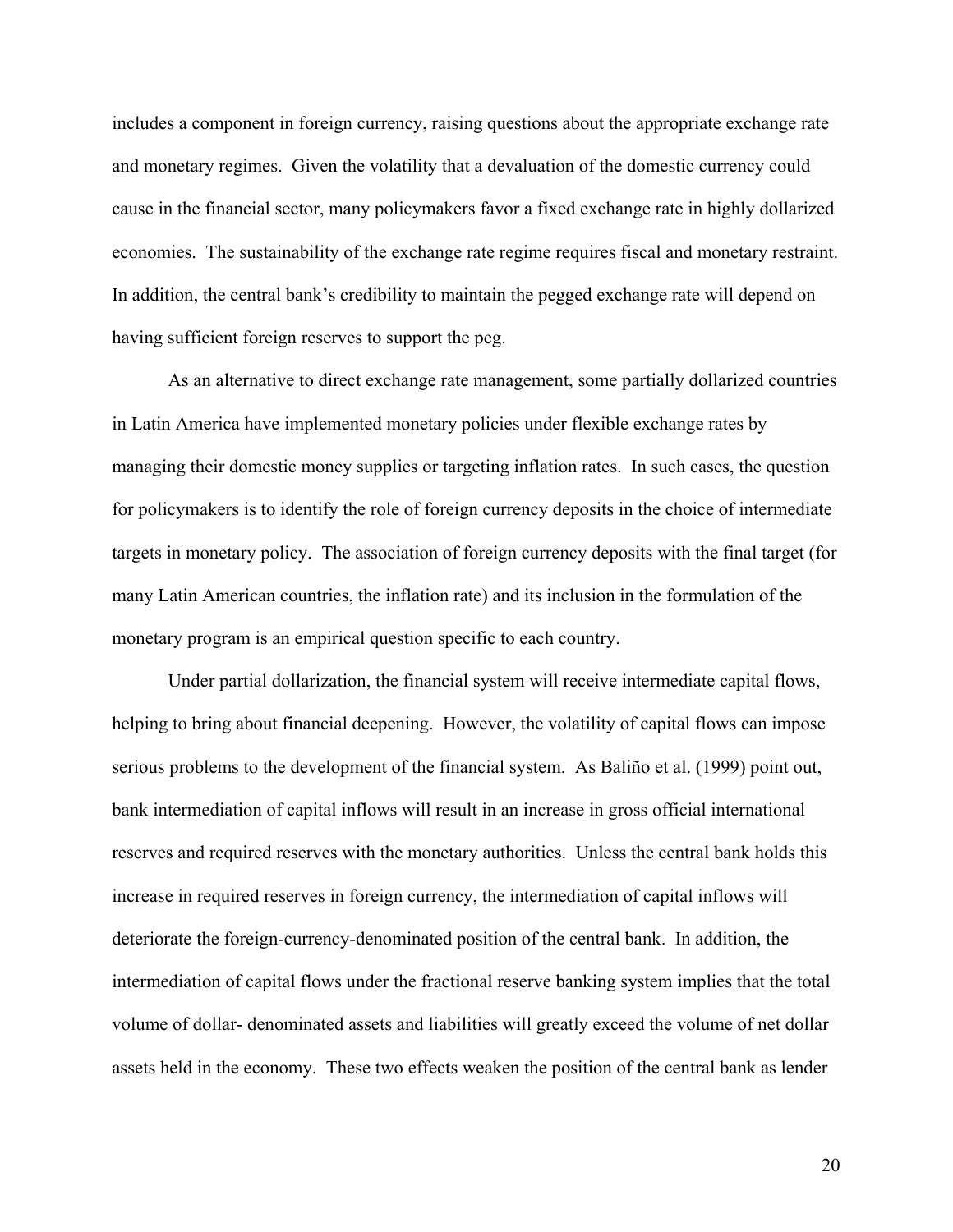of last resort in a partially dollarized economy, contributing to the vulnerability of the financial system to capital flows.

In sum, partial dollarization could promote financial deepening and integration with international markets. It not only encourages financial intermediation, but also the reversal of capital flight. However, policymakers in a dollarized economy face several challenges, including the vulnerability of the financial system to capital flows and depreciation risk, the weakening of the central bank's effectiveness as lender of last resort, and the reformulation of monetary and exchange rate policies to include the presence of foreign currency deposits. Regulatory and supervisory institutions and consistent economic policies are necessary to offset these vulnerabilities and other risks. To illustrate these points, the following section reviews the Convertibility Plan in Argentina in a context of partial dollarization.

# **B. The Convertibility Plan in Argentina**

After the debt crisis and a series of failed stabilization programs in the 1980s, the Argentine economy went through a severe recession and hyperinflation. In 1989, GDP shrank 6.9% and the inflation rate soared above 3,000%. The policy response implemented by Economy Minister Domingo Cavallo in 1991 was the Convertibility Plan, which fixed the exchange rate at one Argentine peso per US dollar and required the central bank to back twothirds of the monetary base with international reserves.<sup>16</sup>

The Convertibility Plan eliminated the possibility of inflationary financing of the fiscal deficit and limited the role of the central bank as lender of last resort. The plan's sustainability depended upon fiscal discipline, surplus in the current account, and a stable financial sector to support investment and savings. The financing of economic growth required a positive balance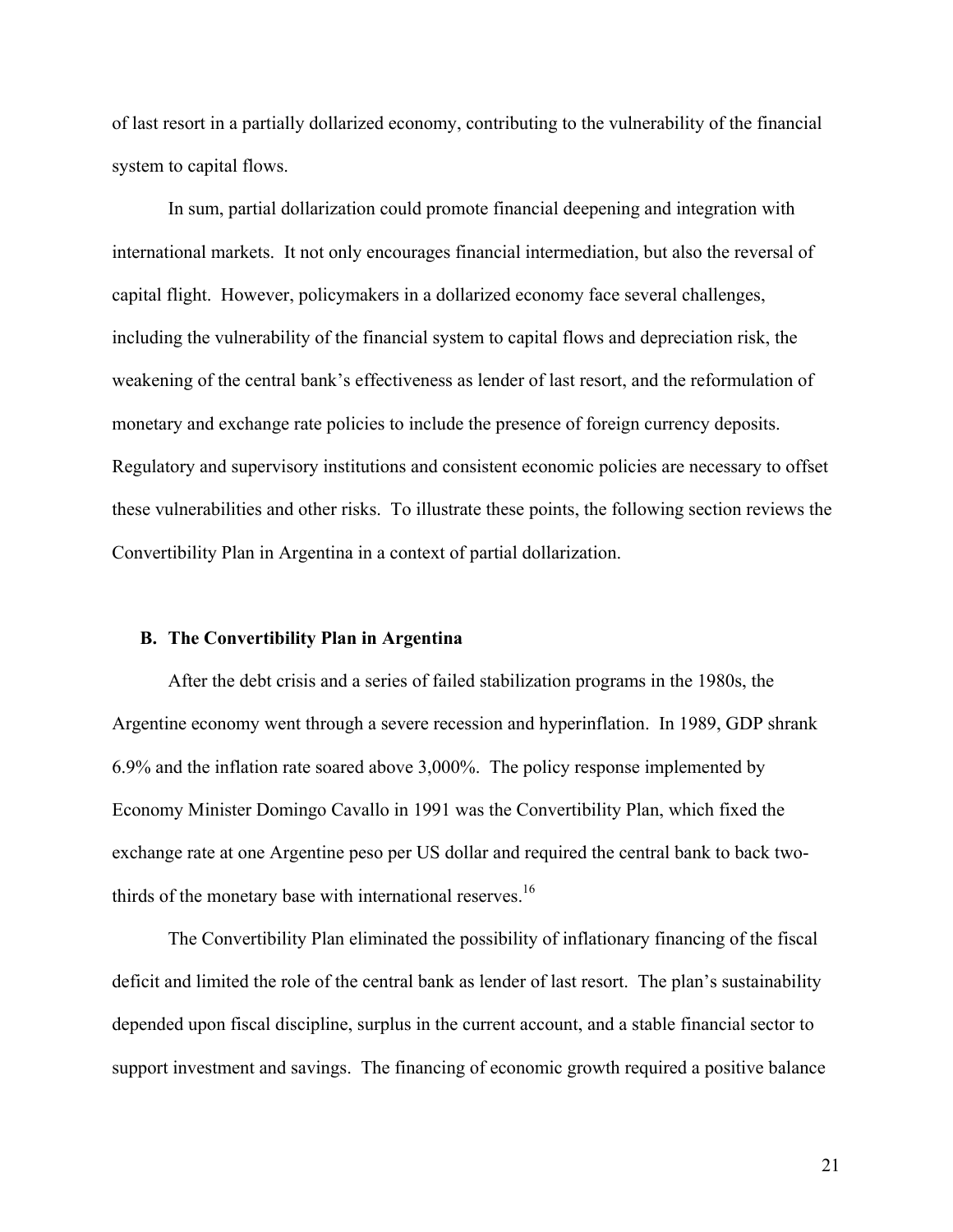of international reserves involving a surplus in the current account and/or in the capital account. Convertibility required either a competitive economy or a continuous flow of capital in the form of foreign investment or net borrowing. In other words, fixing the exchange rate meant that change in money supply was no longer an instrument of economic policy. Convertibility provided instant credibility in that it prevented the government from printing money to finance deficit spending.

Along with convertibility, additional reforms sought to strengthen the financial sector and open the economy to international capital markets. Tax reform and the privatization of public enterprises were aimed toward creating a more efficient public sector, while trade liberalization brought the reduction of tariffs and elimination of import quotas. Argentina joined Brazil, Paraguay and Uruguay in the Mercosur customs union in an effort to promote trade. As a sign of renewed confidence in Argentina, the government was able to return to voluntary financing of the external public debt, which had been rescheduled under the Brady Plan.

Strengthening the banking sector was fundamental to the success of the Convertibility Plan because it imposed strict limitations on the ability of the central bank to act as the lender of last resort. Consequently, the government initiated a series of reforms that encouraged competition, strengthened supervision and regulation, and invited foreign entry into the banking sector. Central bank regulations imposed capital requirements that were stricter than those recommended by the Basle Committee because of Argentina's past history of macroeconomic volatility. Many argued that the presence of foreign banks would provide depositors with an extra level of confidence, and by 2001, nine of the 10 largest private banks in the country were foreign owned.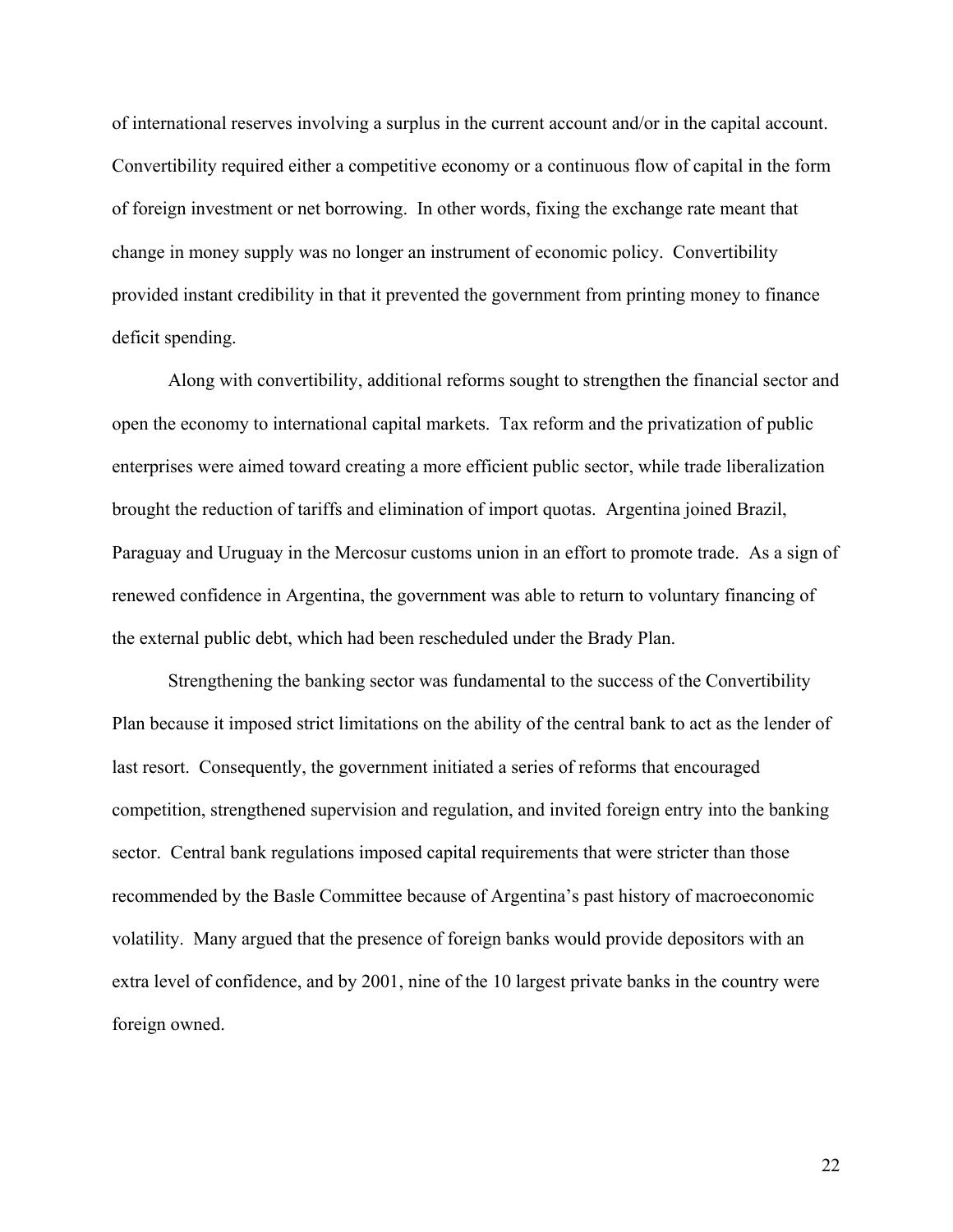Before implementation of the Convertibility Plan, Argentina was a partially dollarized economy. Graph 4 shows the degree of dollarization and inflation in Argentina between 1988 and 2001. In this graph, the share of deposits in foreign currency in total liquidity is the indicator of the degree of dollarization. The graph shows a hyperinflationary situation in 1989 and its stabilization after implementation of the Convertibility Plan in April 1991. From 1992 on, inflation declined steadily, reaching one-digit numbers and even deflation.



**Graph 4**

Nevertheless, low inflation did not discourage partial dollarization in Argentina. Deposits in foreign currency represented 33% of total liquidity in December 1991 and remained below 40% until the beginning of 1995. The entry of foreign banks and the increase in capital flows from the privatization process could have encouraged partial dollarization and one of its

expected benefits, the promotion of financial intermediation. Between April 1991 and December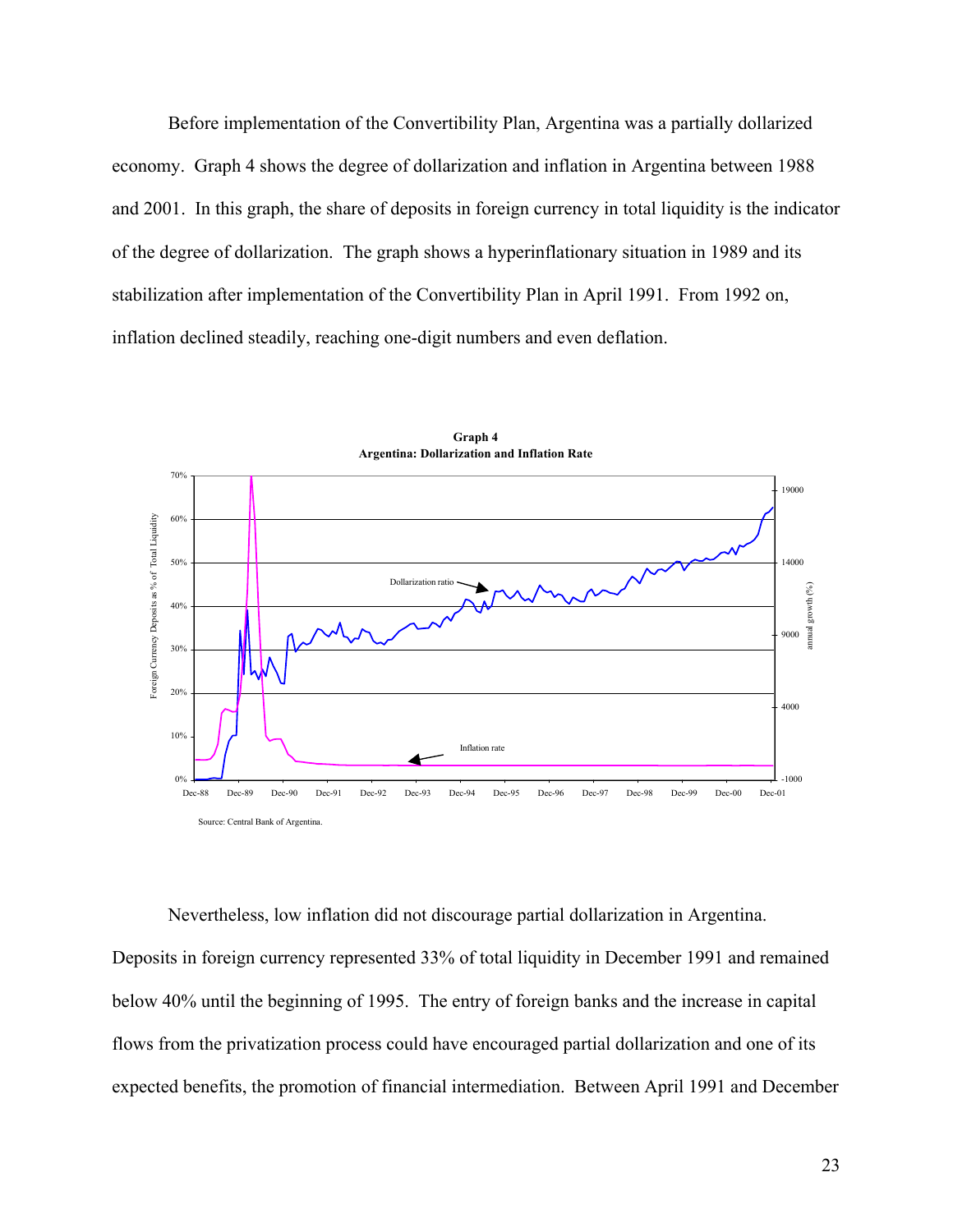1994, total deposits increased more than 300%. This performance could also result from the success of convertibility in encouraging the reversal of capital flight and greater confidence in the financial system.

The limitations of convertibility became apparent after Argentina was hit by a series of external economic shocks beginning in 1995. The tequila crisis in early 1995, following Mexico's devaluation of its currency in December 1994, resulted in a run on bank deposits, a loss of international reserves and a recession. Graph 4 shows an increase in the dollarization ratio from 35% in January 1994 to 42% in December 1995, remaining at this level for the next three years. As result of the Mexican crisis, total deposits and deposits in foreign currency declined 10% and 7% in the first eight months of 1995. These deposits returned to pre-crisis levels later in the year after the introduction of financial reforms that, along with multilateral commitments, restored investor confidence.

Additional shocks occurred in 1998 with the Asian and Russian crises, and again in 1999, when Brazil devalued its currency. Initially, the devaluation of the real raised some doubts in Argentina about the sustainability of the currency board system. Argentina now faced renewed competitive pressure from Brazil, its largest trading partner. The depositor's fear of devaluation might explain the increase of the dollarization ratio to 45% in 1998, reaching 50% in October 1999. Looking at the performance of deposits between December 1998 and December 1999, we see that total deposits in foreign currency increased 9%, while deposits in domestic currency fell 5%. Expectations that Argentina would follow Brazil in devaluing its currency could explain this exchange to safer foreign currency deposits.

The government's loose fiscal policy began to undermine confidence in convertibility as debt levels continued to climb in 2000. The unwillingness of the government to address the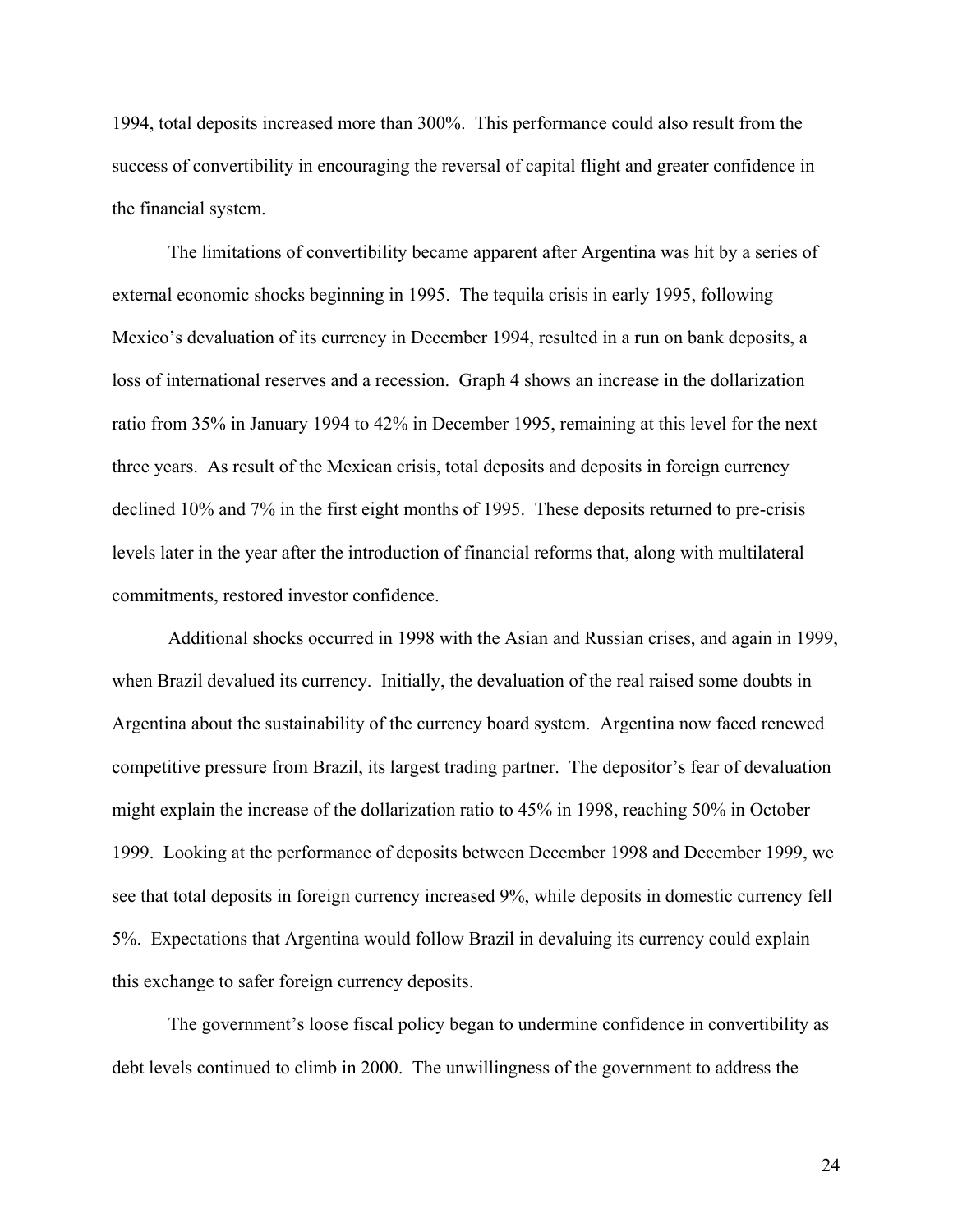fiscal problem led to uncertainty and a loss of credibility among investors, and resulted in capital outflows. The country risk premium increased, hurting the performance of domestic financial markets and raising the cost of accessing funds in the international markets. All of these factors exacerbated the recession. In December 2000, the IMF approved a \$39.7 billion financial assistance package to restore credibility to Argentina's economic program. But by this time, investor concern about the government's ability to repay its foreign debt had caused the country's risk premium to rise again.

Graph 5 shows partial dollarization and country risk in the last years of the Convertibility Plan. Partial dollarization involves two indicators: the share of foreign deposits in total liquidity, as in the previous graph, and the share of foreign currency deposits in total deposits. Country risk is the interest rate spread between Argentina's bond index and 30-year US Treasury bonds. The graph reveals a slight increase in the share of foreign currency deposits in total liquidity, which reached 52%. In addition, 57% of total deposits were in foreign currency. The conversion from domestic currency deposits to foreign currency deposits continued. Even though total deposits increased 5%, domestic currency deposits declined around 3% and foreign currency deposits increased almost 12%. This switch to foreign currency deposits, combined with increases in country risk and partial dollarization, point to the lack of confidence of international and local investors in the sustainability of the Convertibility Plan.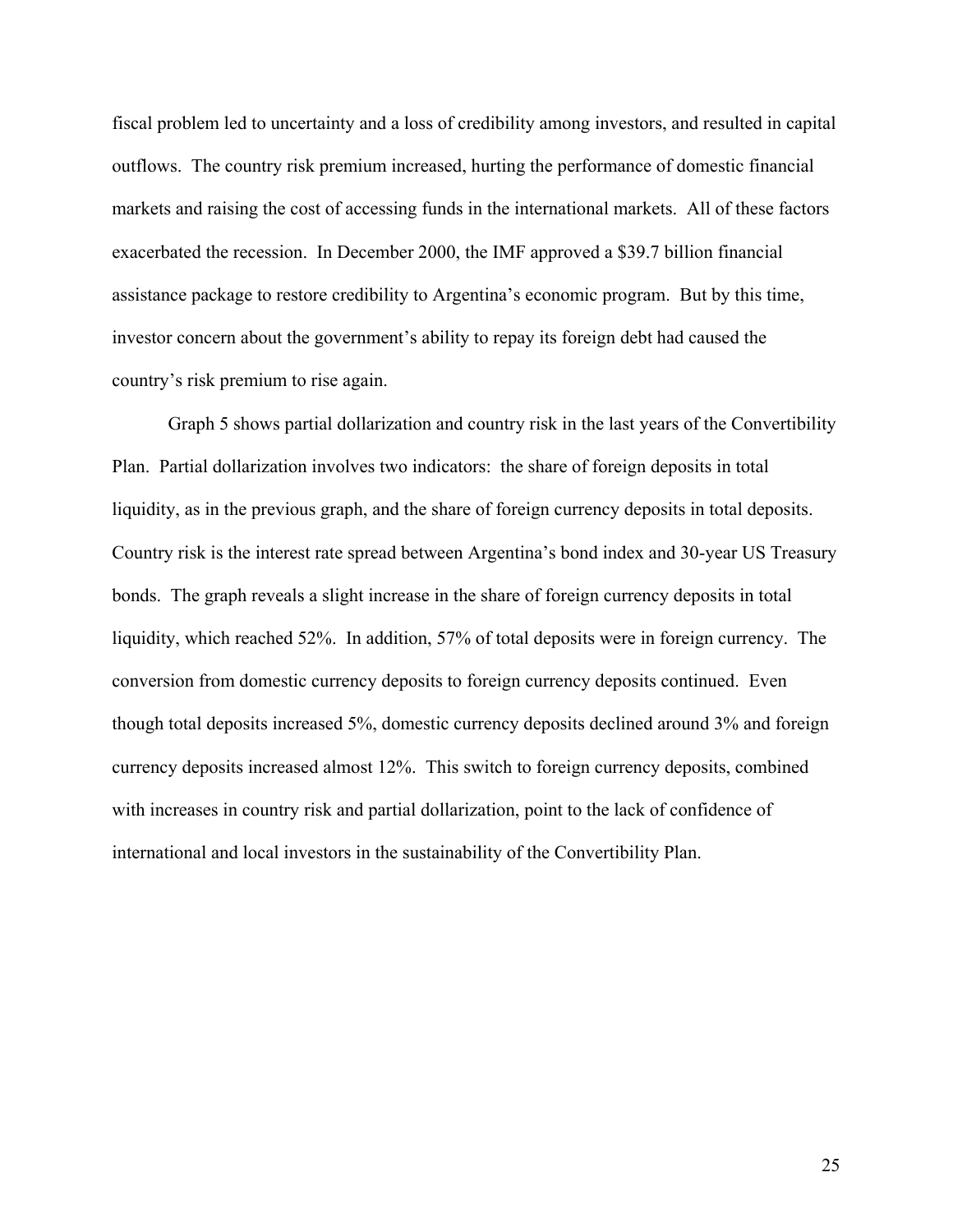

**Graph 5 Argentina: Dollarization and Country Risk 1998-2001**

In 2001, as political shocks took their toll on investor confidence, the government undertook a series of drastic measures, including debt swaps, a "zero-deficit" policy, and a deposit freeze designed to avoid default or devaluation at all costs. In early December, after the IMF refused to release a \$1.2 billion dollar funding tranche, the government announced restrictions on bank withdrawals to halt the accelerating run on deposits. Not surprisingly, many Argentines were unhappy with the new measures, and the crisis spilled out of control amid violent street demonstrations. Under a succession of new presidents, the government defaulted on its foreign debt and then scrapped the Convertibility Plan in January 2002.

As we can see in Graph 5, the dollarization process accelerated in 2001 and country risk increased by 3500 basis points. Total deposits and domestic currency deposits declined 16% and 39%, respectively, but the decline in foreign currency deposits was less than 1%. Despite growing concerns about the risk of devaluation, individuals did not worry about confiscation of their deposits at least until mid 2001. In fact, the decline in total deposits and domestic currency deposits occurred in the last six months of 2001, coinciding with the acceleration of country risk.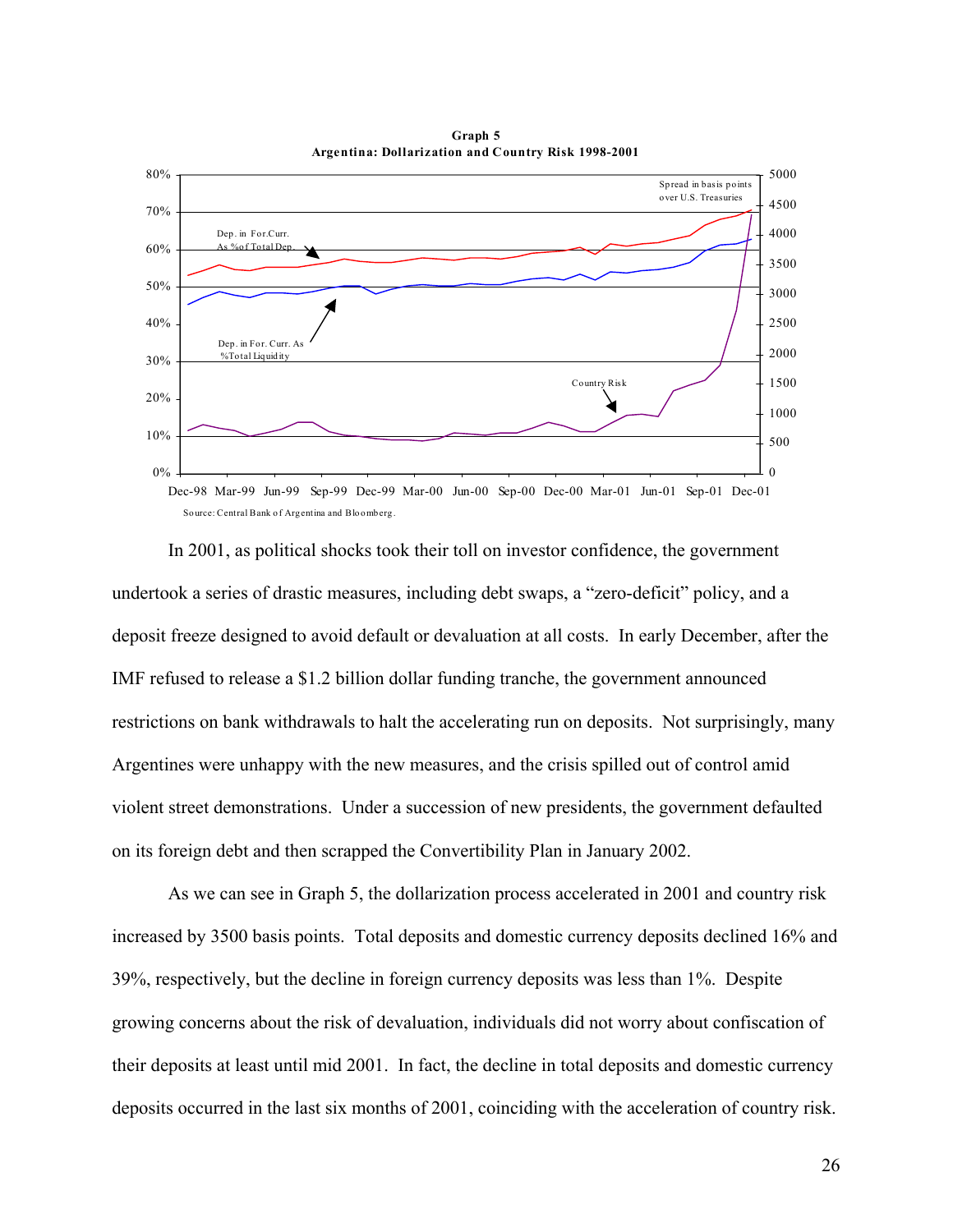In December 2001, 67% of total liquidity and 71% of total deposits were denominated in US dollars. The question about the role of partial dollarization in the deepening of Argentina's economic crisis will be the subject of future research.

The Convertibility Plan ended a cycle of hyperinflation and brought credibility to Argentine monetary policy by linking the peso to the US dollar. After convertibility was implemented, foreign investment surged and the economy recorded robust economic growth. Internal savings and external capital flows financed investment and production as well as fiscal deficits. But as external shocks hit the country and uncertainty grew about its capacity to finance the public debt, capital flows dried up and convertibility was no longer sustainable. The economic, financial and social costs of the collapse of convertibility have been drastic and will endure for many years.

Even when convertibility was successful, individuals kept their assets in foreign currency. Contrary to expectations, lower inflation did not discourage individuals from holding foreign currency deposits. This partial dollarization during the successful years of the Convertibility Plan could be the result of the entry of foreign banks and capital inflows. However, the acceleration of partial dollarization during times of uncertainty and economic instability suggests that Argentines had serious concerns about the sustainability of the Convertibility Plan. It is important to note that even without an increase in the inflation rate the dollarization ratio began to rise at the very start of the crisis in Argentina. International investor confidence, as revealed in country risk indicators, was similar to depositors' confidence in convertibility.[17](#page-30-15)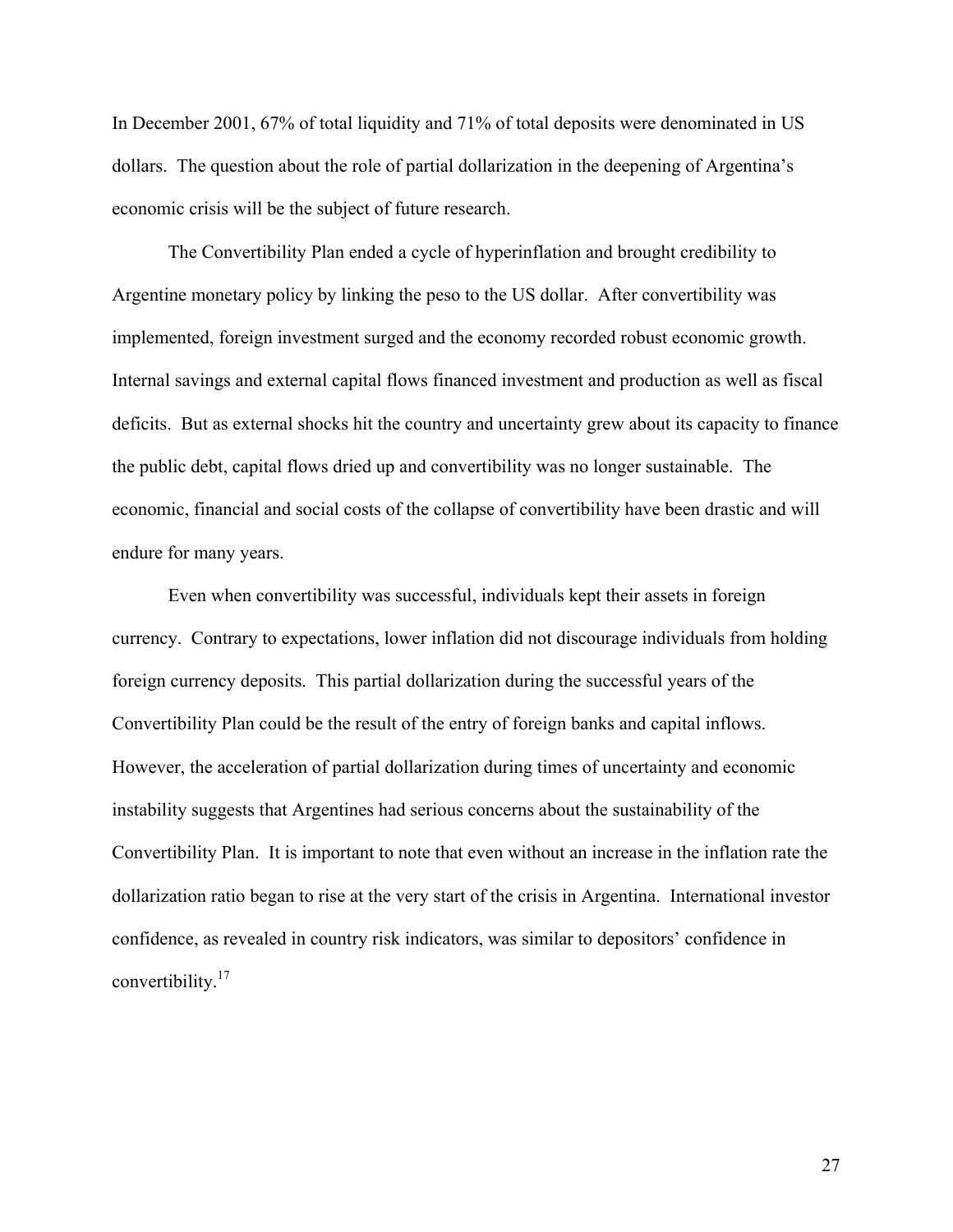# **5. Concluding remarks**

The experiences of Panama, Ecuador and El Salvador show that full dollarization can help countries achieve lower inflation, economic stability and growth. Full dollarization enhances policy credibility and encourages foreign investment. It promotes fiscal discipline, a competitive financial system and economic integration with international markets. However, countries implementing full dollarization must establish structural programs and institutional reforms to ensure that short-term stability develops into long-term economic growth. In Ecuador and El Salvador, full dollarization is a relatively recent development. Specific conclusions regarding the success of the policy there will come only with time.

Countries under partial dollarization can benefit from the promotion of financial intermediation and integration with international markets. However, policymakers in partially dollarized economies face several challenges: the vulnerability of the financial system to capital flows and depreciation risk, the weakening of the central bank's effectiveness as lender of last resort, and the reformulation of monetary and exchange rate policies to include the presence of foreign currency deposits. Regulatory and supervisory institutions and consistent economic policies are necessary to offset these vulnerabilities and other risks. Finally, partial dollarization provides important information about citizens' preferences for asset allocation and their expectations about the performance of the economy. Its discouragement would limit information that policymakers can use to develop more efficient economic policies.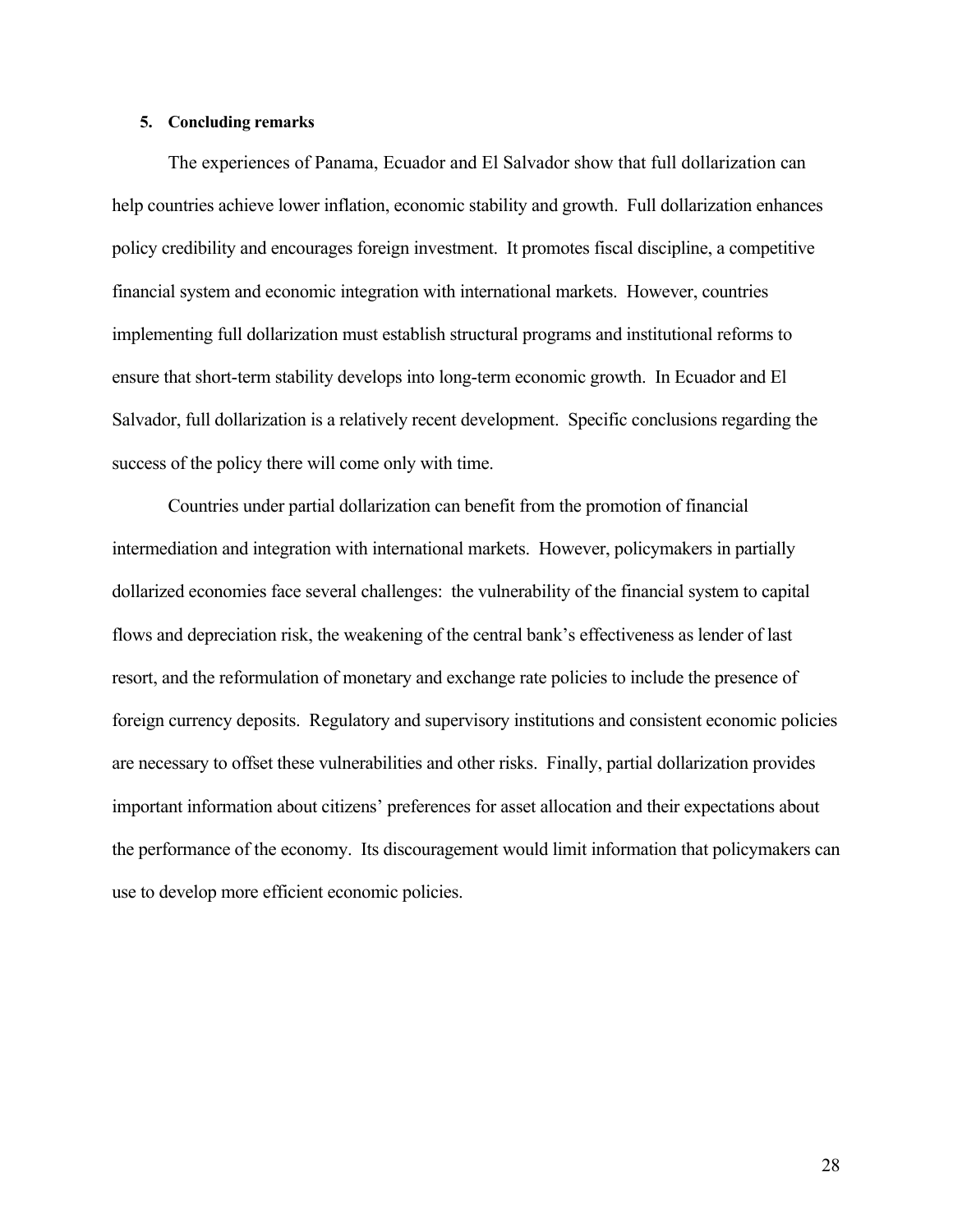# **Notes**

 $\overline{a}$ 

<sup>1</sup> See Guidotti and Rodríguez (1992), and Clements and Schwartz (1993) for explanations of the irreversibility of the demand for foreign currency.

 $2^2$  Baliño et al. (1999) presents alternative sources for this information.

<sup>3</sup> One source for deposits held abroad is the *Federal Reserve Bulletin*. This publication of the Federal Reserve System contains statistics on deposits by foreigners in US banks by country of residence.

 $^{4}$ <sup>2</sup> Putting the Banks in Charge, $^{5}$  *Latin Finance*, June 2002, page 39.

 $5$  See Berg and Borensztein (2000) for further discussion.

 $6$  Rose's study focuses on the impact of currency unions on international trade. It also finds a small negative effect

of exchange rate volatility. 7 The exchange rate was set at one balboa to one US dollar.

 $8$  Bogetic (2000), Goldfajn and Olivares (2000), and Moreno-Villalaz (1999) provide a good discussion of Panama's

experience with full dollarization.<br><sup>9</sup> See Moreno-Villalaz (1999) for a detailed explanation.

<sup>10</sup> According to the Economic Intelligence Unit, the total external debt/GDP ratio was estimated at 75% in 2001.

 $11$  This is not an increase in money supply because imported coins have been paid in dollars.

 $12$  According to Baliño et al. (1999), highly dollarized economies are those where foreign currency deposits represent more than 30% of broad money (or total liquidity). With the exception of Honduras, Graphs 1 and 2 show highly dollarized countries.

<sup>13</sup> See Savastano (1996) for further discussion of partial dollarization in the early 1990s.

<sup>14</sup> The exception to this case would be an exporter or individual whose income is denominated in US dollars.

<sup>15</sup> In Mexico and Bolivia, some financial alternatives in domestic currency offered an indexation mechanism to keep the real value of deposits.<br><sup>16</sup> See Quispe-Agnoli and Kay (2002) for a discussion of the crisis in Argentina.

 $17$  Information about deposits in foreign currency is available through December 2001.